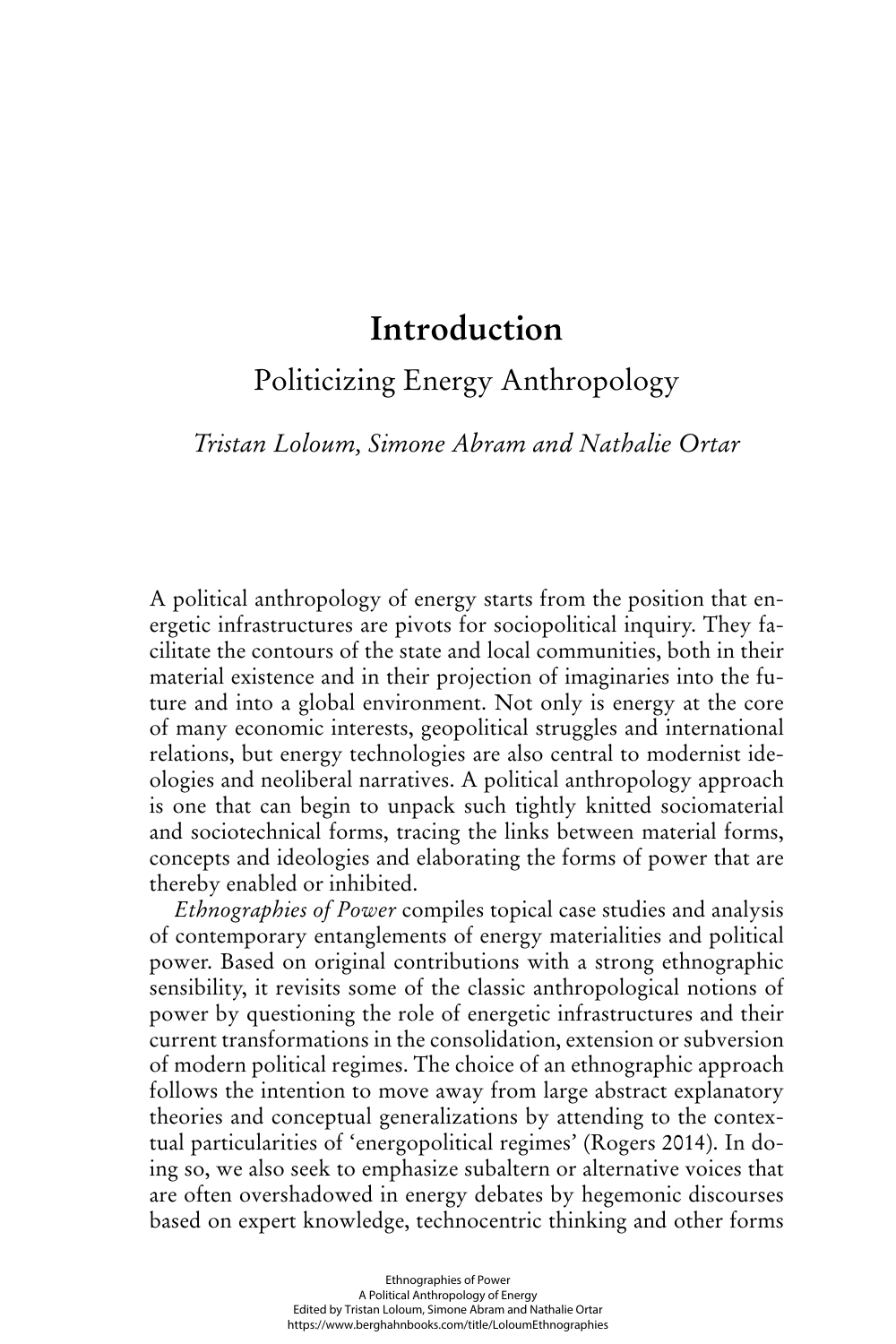of authority. The cases presented here unravel the arrangements of technological infrastructures, institutions and discourses of truth on which 'energopolitical' regimes are built, showing how energy implicates citizens and subjects in multiple relations of power that affect their political identity, sense of belonging, territorial anchorage, collective emotions, knowledge, conceptions of the future, and their access to states and to human rights.

The political reflections gathered in this volume fit within what Dominic Boyer (2015) calls a third generation of energy studies in the social sciences. According to this characterization, the first generation of energy anthropology studies was marked by the work of Leslie White (1943, 1949, 1959), who reinterpreted evolutionist theory in the light of thermodynamics (the correlation between energy concentration and entropy), leading him to consider energy capacity as a key factor for human life and progress. The second generation emerged in the 1970s and 1980s from 'Michigan Anthropology' and leading figures like Richard N. Adams (1975, 1978), Roy Rappaport (1975) and Laura Nader (1980, 1981), who applied White's approach of energy and culture to more open and complex societies, while turning away from the ambition of building a general theory of energy and human development. Their ethnographic studies insisted on the socioenvironmental impacts of resource extraction and energy infrastructure (Coronil 1997; Sawyer 2004) and the rights of indigenous communities (Robbins 1980, 1984; Kruse et al. 1982; Jorgensen 1990). Significantly, Nader's work on the governance of energy spurred her to define an approach to studying the powerful that she called 'studying up' (1972), helping to refocus anthropological attention on the exercise of power in modern states and corporations, as well as the subaltern and colonial subjects who were then more commonly of interest in anthropological research (with notable exceptions such as Richards and Kuper (1972); see also Gusterson (2008)). Since then, studies of the powerful, experts, elites or technocrats have become increasingly visible in anthropological libraries, and the question of studying up itself has been recast as a need to study across class, wealth, economic or other hierarchies (Stryker and González 2014). 'The state' is a relatively illusory concept, as Abrams pointed out (1988), and its presence can equally be understood through the experiences of those engaging with or suffering from its effects and services. Hence, the studies in this volume focus primarily on secondary state effects rather than those directly employed by states, yet for all that, they are studies of state power.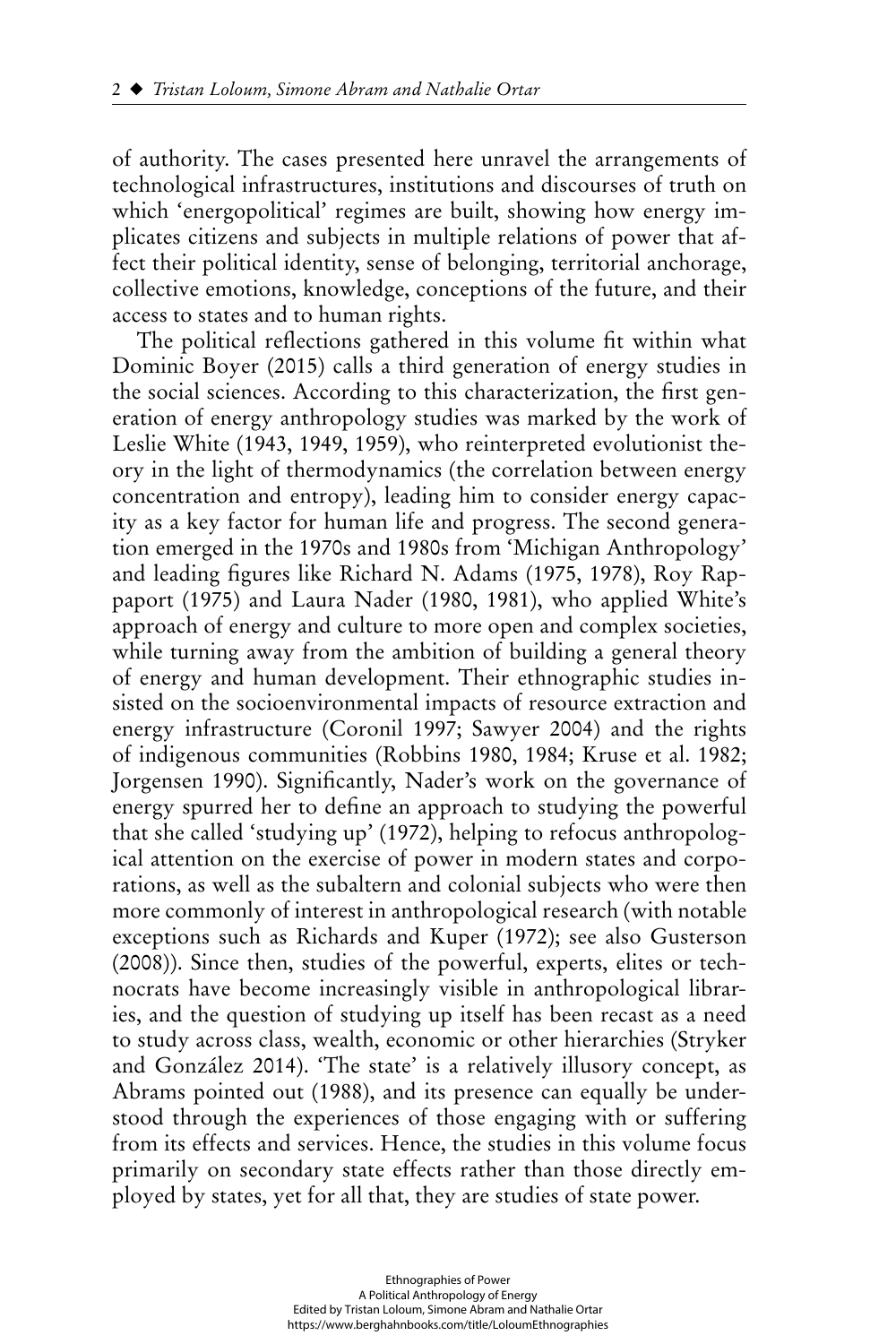Both of the earlier generations of energy anthropology identified by Boyer emerged in moments of energetic vulnerability and transition: White published his works on energy and cultural progress when nuclear energy was emerging, while the second generation emerged during the oil crisis amid criticism of oil imperialism. A third generation, fuelled by multiple environmental crises (climate change, the Anthropocene), epistemological turns (ontological turn, infrastructural turn, Science and Technology Studies, Actor-Network Theory, posthumanism) and energetic challenges (the post-carbon era, nuclear phase-out, renewable energy, decentralized systems), has emerged in the last decade or two with a renewed set of field sites and theoretical frameworks (Strauss, Rupp and Love 2013; Love and Isenhour 2016; Smith and High 2017; Szeman and Boyer 2017; Günel 2018; High and Smith 2019). Although fossil fuels remain a fertile ground of scholarship (Ferguson 2005; Mason 2005; Wenzel 2006; Reed 2009; McNeish and Logan 2012; Huber 2013; Appel, Mason and Watts 2015; Barak 2015; Rogers 2015, Weszkalnys 2015; LeMenager 2016), as well as electricity and the grid (Bakke 2016; Özden-Schilling 2016; Coleman 2017; Abram, Winthereik and Yarrow 2019), a growing set of literature looks at renewables from an anthropological perspective (Jacobson 2007; Henning 2008; Krauss 2010; Love and Garwood 2011; Cross 2013; Argenti and Knight 2015; Franquesa 2018; Boyer and Howe 2019; Watts 2019). A proliferation of new energy technologies, decentralized systems and alternative forms of consumption is conducive to analytical exploration, political critique and conceptual diversification. This book therefore provides continuity to a range of social science studies seeking to overcome epistemological barriers to thinking politically about energy.

# **Politicizing Energy**

Invisibility and depoliticization are the first obstacles to thinking critically about energy systems. Except when they malfunction (Rupp 2016; Kesselring 2017), energy infrastructures are often taken for granted and are assumed to be a socially neutral process of technological development (Pink 2011; Larkin 2013; Gupta 2015), depoliticized through expert discourses and routine 'anti-politics' (Ferguson,1990). Other obstacles are conceptual and semantic: the concept of 'energy transition' has aroused increasing interest over the last decade both as a technological challenge and a political label. Mette High and Jessica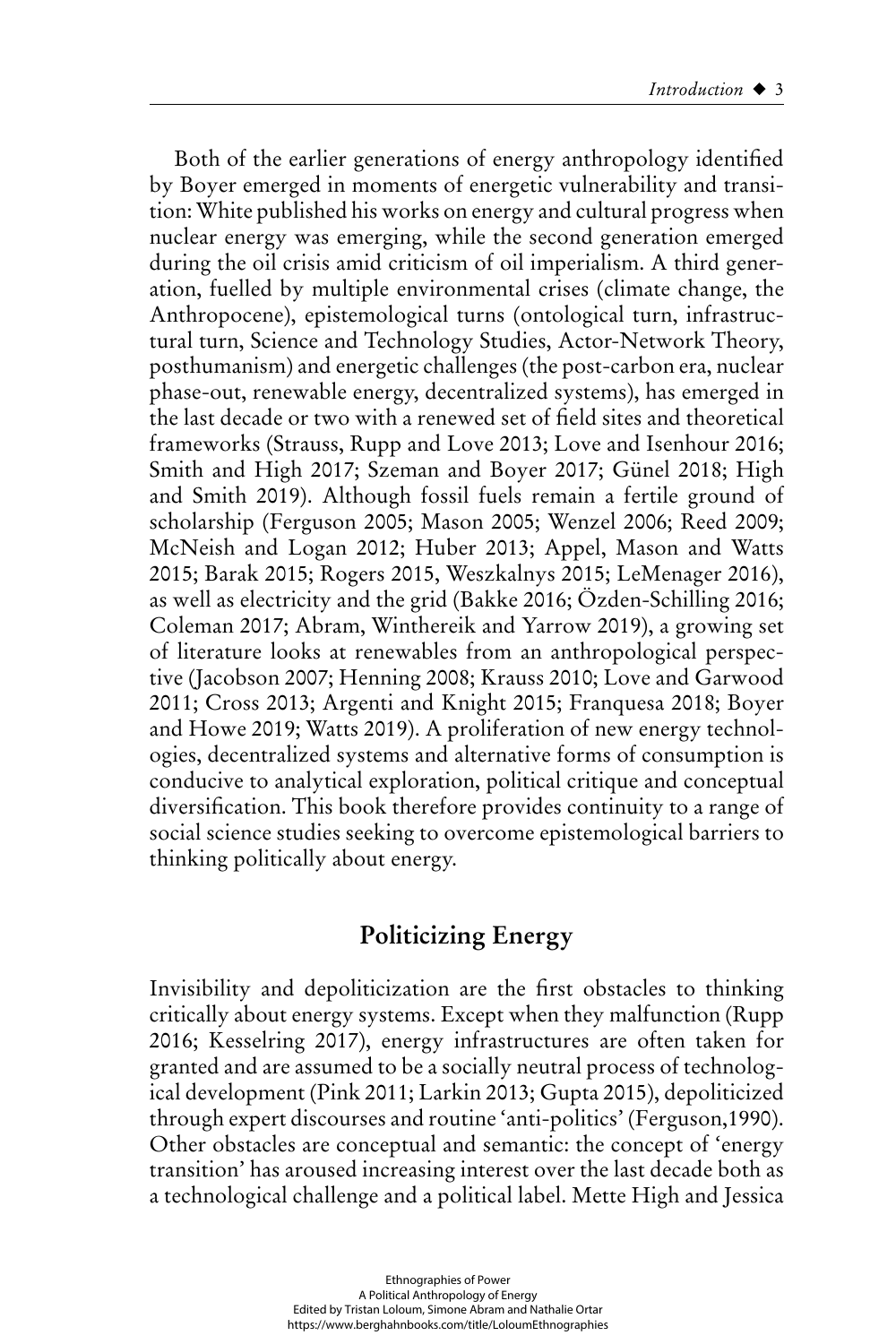Smith argue that the 'overarching frame of "energy transitions" has narrowed the scope of how anthropologists understand and engage with the ethical dilemmas posed by energy' (2019: 11). For them, presuming or advocating an energy transition towards renewables by casting fossil fuels as necessarily immoral 'precludes understanding the ethical logics at play in those distributed assemblages and hinders our ability to engage with and respond to them' (ibid.). Yet we should not be misled by the dominant debates around energy transitions to assume that these necessarily imply political transition. In Chapter 2 in this volume, Chris Hebdon demonstrates amply how the same colonial mechanisms and mentalities have followed the extractive energy politics of Ecuador's Amazonian territories from oil to wind exploitation (see also Howe and Boyer 2015).

The very choice of the term 'transition' may also depoliticize its real implications by downplaying the turmoil and conflict caused by energetic uncertainty. Unlike 'crises', 'revolutions' and 'mutations', which can be structural, critical or violent, transitionist imaginaries suggest a gentle, gradual, consensual change. Caroline Kuzemko (2016) unpacks the forms of depoliticization to highlight a number of strategies that remove certain aspects of national energy systems from public debate and democratic institutions. This political concealment occurs through the transfer of issues from government to technocratic circles, arm's-length bodies, experts, judicial structures (governmental depoliticization); from the public to the private sphere and to 'market forces' (societal depoliticization); or through a discursive framing of issues such as nonproblems (denial) or as problems that fall under a realm of necessity where human agency and contingency are denied (discursive depoliticization).

In contrast, following trends in science and technology studies (Leigh Star 1999; Barry 2013), energy anthropologists have called particular attention to be paid to the political dimensions of energy infrastructures as contours of the state (Meehan 2014) and sites of expression for dominant ideologies, collective subjectivities and socioenvironmental contestations. The anthropology of the state has itself been reoriented away from formal state institutions towards socially embedded processes and mundane practices through which the state is formed, performed and reproduced (Abram and Weszkalnys 2013). Analysing power and politics through diverse daily practices – including energy production sites, working infrastructures, consumption settings and energy bureaucracies – is a novel way to approach the porous, constructed and processual nature of the state.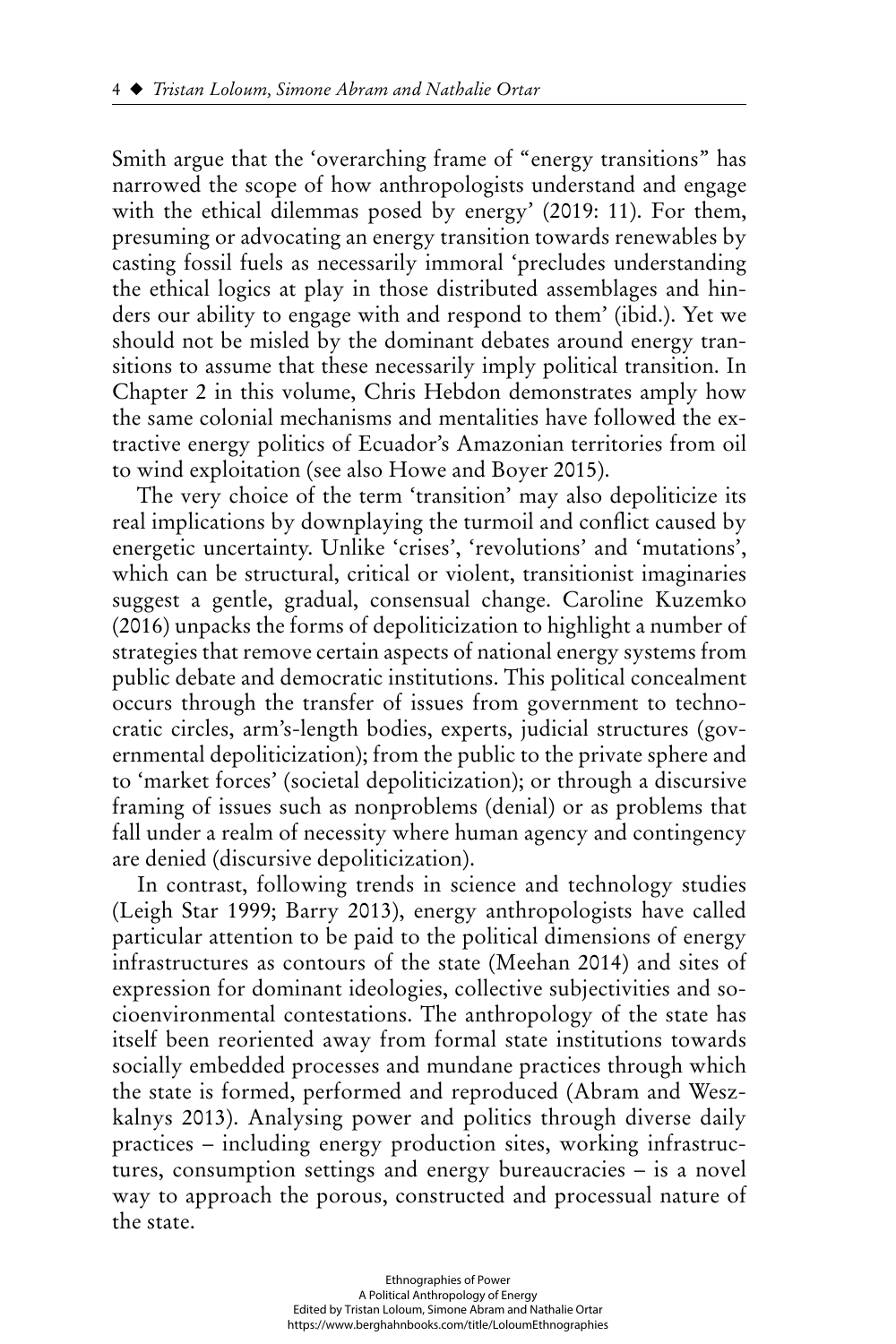# **Energizing Politics**

Boyer's conceptual proposal of a Foucauldian-inspired 'energopower' offers a stimulating framework for the anthropological inquiry into energy. Building on Foucault's concept of biopower (the management of life and population), he advocates an 'alternative genealogy of modern power' (Boyer 2015: 325), arguing that 'there could have been no consolidation of any regime of modern biopower without the parallel securitization of energy provision and synchronization of energy discourse' (ibid.: 327). Energopower, the harnessing of fuel and electricity for social purposes, can take a variety of forms, referred to as 'energopolitics' (Boyer 2014: 7). Energopolitics differ from other forms of energy (geo)politics in the sense that the close intricacy of energy and power transcends the scope of actors, strategies and decisions by involving knowledge and discourses, practices and emotions. If energy politics are a matter of governance, energopolitics are a matter of governmentality. Central to this definition is the power/knowledge nexus and indirect government through conduct of conduct. This includes social and cultural projects (Rogers 2014), Public Relations and Corporate Social Responsibility (or corporate ethics) strategies (Knudsen 2018), tourism initiatives (Loloum 2019), art exhibitions (Evans 2015) and film productions (Le-Menager 2016) sponsored by energy corporations. Probably because oil has been the most pervasive source of energy in Western lifestyles and consumer culture, 'petrocultures' (Szeman 2019) have been a significant field of enquiry for anthropologists and cultural critics interested in the conjunctions of energy, culture and power. While supposedly forming a 'soft' version of energopower, the cultural politics of energy nonetheless contribute to the growing influence of big corporations in Western imaginaries and other aspects of social life. Energy infrastructure is thus about culture and knowledge (expert discourses, state or corporate categorizations, scientific or technical truths about energy) as much as it is about energy provision, and the coalescence of knowledge, culture, material property, finance, political power and technology always contains the potential to control and dominate (Foucault 1980; Nader 2010; Howe 2014; Kester 2016).

The chapters in this volume also push beyond energopolitics towards plural economies of knowledge and power, incorporating experiences of energy that people identify as political, but that are not biopolitical in the strict sense. In questioning the generalizing move of energopolitics, Raminder Kaur and Leo Coleman (this volume) reopen traditional political concepts like (post)colonialism, vio-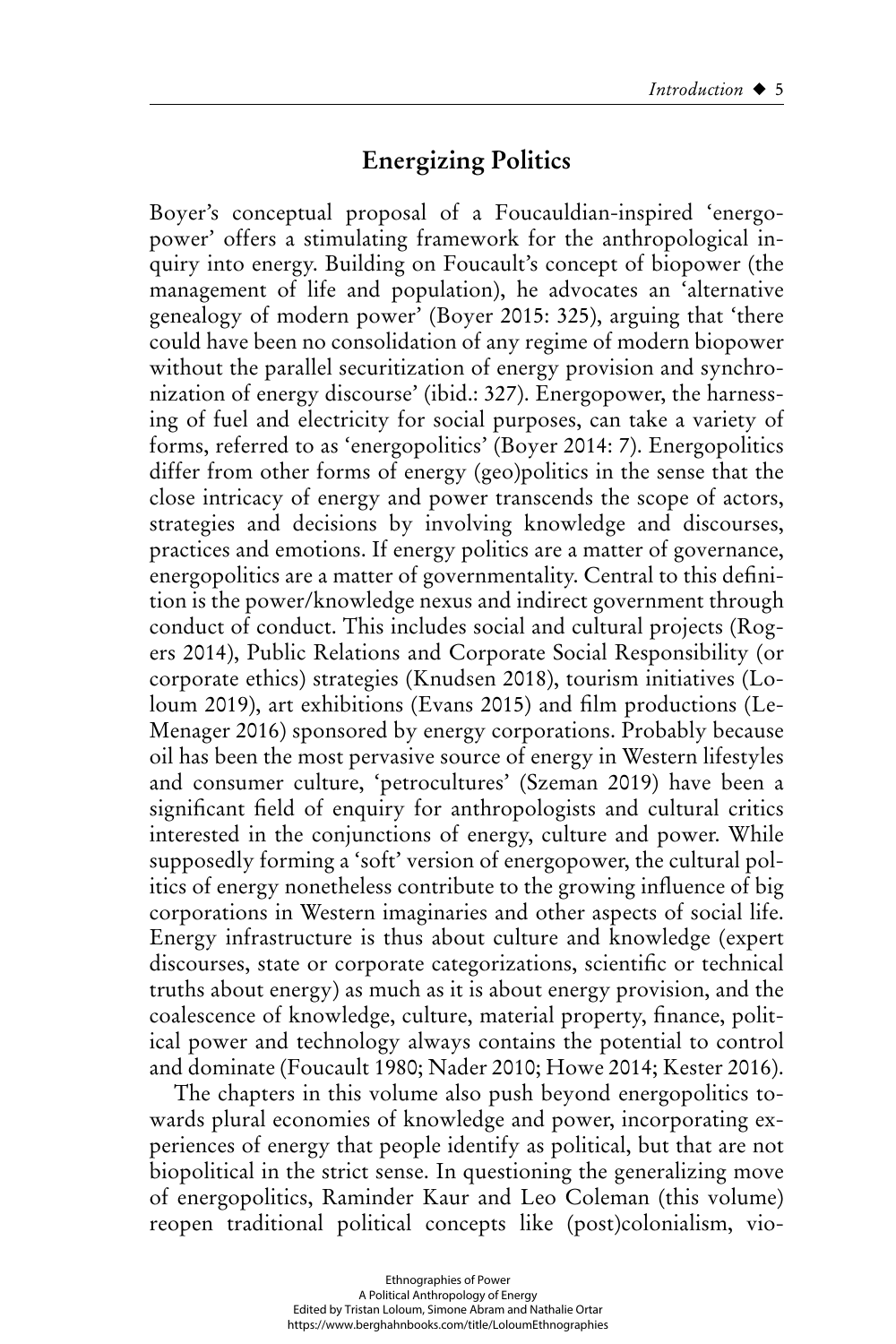lence, citizenship, statecraft, nationalism, the 'good life', future, hope and uncertainty. In Chapter 1, Kaur engages more directly with the concept of energopower when discussing the relationship between energy infrastructure deployment and the politics of death. With reference to Achille Mbembe (2001) and Giorgio Agamben's (1995) debate over biopower as a form of 'thanatopolitics' or 'necropolitics', she examines how the politics of nuclear power generation becomes a necropolitics of the state, bringing violence and death to poor communities that are located adjacent to nuclear installations. In doing so, she reminds us that energopower is not only about managing human life through infrastructure, but occasionally about brutally displacing, discursively dehumanizing, or even killing subpopulations who are considered detrimental to national energy sovereignty. In the Afterword, Coleman invites us to a 'wider project of a political anthropology of energy' by paying attention to other (metaphorical) meanings of energy in contemporary Western societies and beyond: Aristotle's *energéia*, the Vedic concept of *agni*, the Chinese *qi* or the 'vital energy' described by indigenous people in Latin America (Gudeman 2012). These multiple ontologies of energy indicate the existence of alternative epistemic spaces (Chapman 2013) that should be examined within a genealogical analysis of energopower. Indeed, current discussions over energopolitics do not seem to have processed the recent (posthumanist) debates over the ontological nature of biopower (Rose 2007; Povinelli 2016). Just as Elizabeth Povinelli (2016) problematizes biopower not as the governance of life and the tactics of death, but rather as a set of discourses, affects and tactics to shape the difference between Life and Non-Life (geontopower), one could conceptualize energopower as the governance of the ontological difference between energy and nonenergy, provincializing Western definitions of energy by problematizing the very idea of modern energy in its social and historical context.

The electric grid in particular is emblematic of the kind of 'infrapolitics' (Scott 2008; Luque-Ayala and Silver 2016) deployed through energy infrastructure. Since the end of the nineteenth century, electricity has been instrumental in the shaping of Western states, cities and lifestyles (Hughes 1983; Nye 1999), as well as a 'foundational apparatus upon which the experience of modernity has been constituted' (Boyer 2015: 532). Associated with technological progress, the good life and social order, electrification has been central to the dissemination of modernist ideologies and Western lifestyles across the Global South, extensively promoted by corporate actors, nongovernmental organizations (NGOs) and international organizations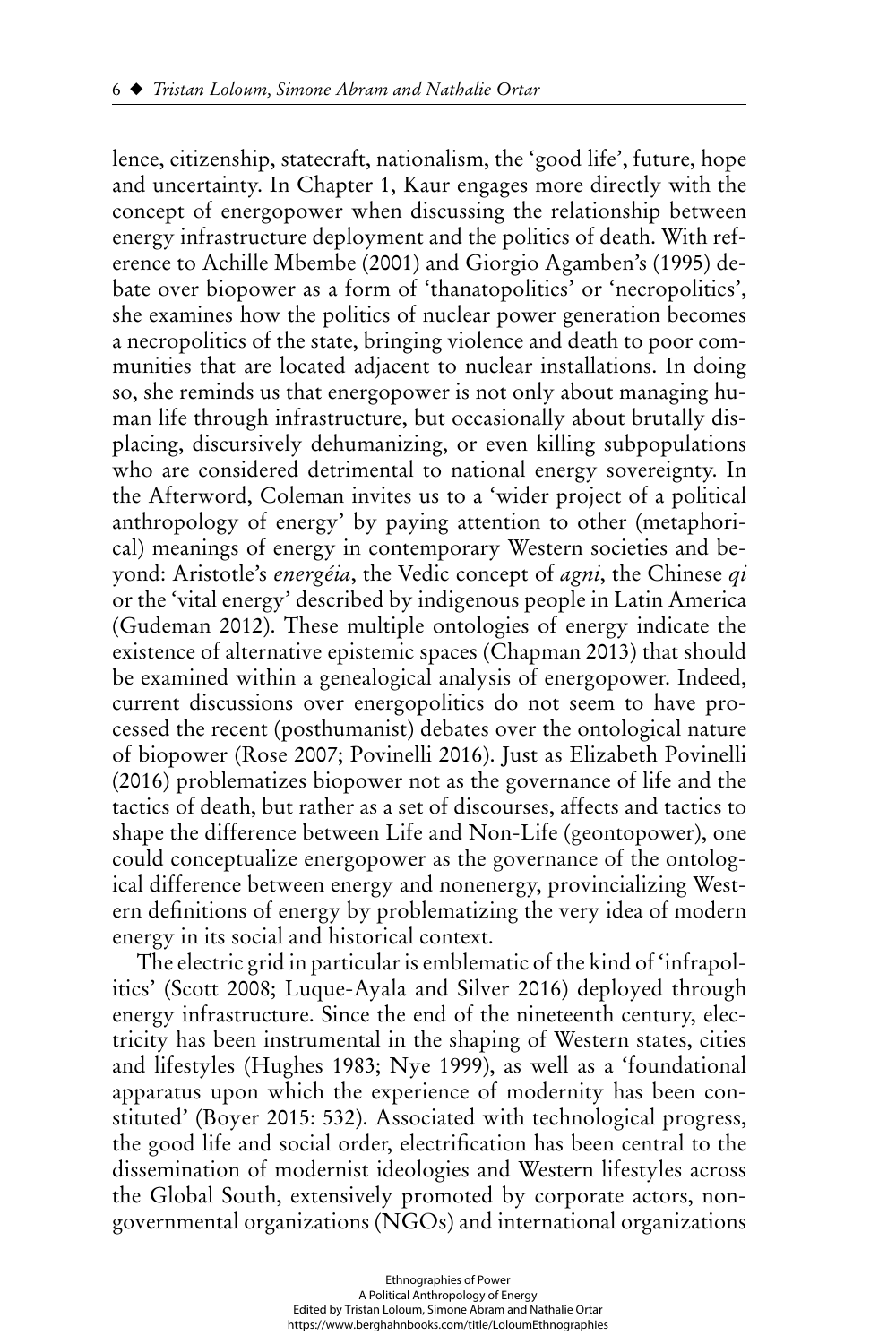(Shove 2003; Winther 2010; Coleman 2017). Electricity has legitimizing effects; it comes to incarnate the benevolence (Kirschner and Power 2019) or neglect (Cross 2019) of the state towards its citizens. Access to electric modernity has given markets access to new customers, incorporating populations into the capitalist economy whilst endorsing new types of behaviour and consumption habits (Labban 2012: 389). And this brings with it a host of future imaginaries that come to redefine understandings of what the state might be and what role it may legitimately play, as Austin Lord and Matthäus Rest in Chapter 3 in this volume amply demonstrate.

At the same time, disconnection, or lack of connection, or the refusal to be connected also constitute a political relation that is effected through sociomaterial practices. In Chapter 6 in this volume, Nathalie Ortar shows how French rural families may limit their dependence on state-owned services by maintaining their use of woodfired stoves in the home. This enables them to think about historical continuity, alternative nonmodernist futures and their potential to hold the state at bay. The power of grid connection or nonconnection may therefore be a factor in territorial and social cohesion, 'a maker of groups and a generator of political and economic difference among groups and individuals' (Shamir 2013: 6). The gridding of relations has consequences for the distribution of political power, reinforcing the centralization of power and accumulation of wealth around those (from local bodies to foreign actors) who control resources and decision-making processes, allowing them to instrumentalize connection and disconnection for pork-barrel politics (Baker, Newell and Phillips 2014), colonization or political turmoil (Suliman-Jabary Salamanca 2011).

# **Energy Statecraft and Political Ordering**

Political structures are materialized through other energy infrastructures too, as well as through electrical grids; Chris Hebdon's, Aleksandra Lis' and Elisabeth Moolenaar's chapters in this volume (Chapters 2, 4 and 5 respectively) offer three dimensions to this observation. Energy anthropologists have observed that the deployment of energy infrastructure is often related to the appearance of new forms of governance (pace Scott 1998), but also to new political imaginaries of nationhood and a wider transformation in the scope and rationale of state presence. Ö zden-Schilling's work among electricity traders in downtown Boston and West Virginia farmers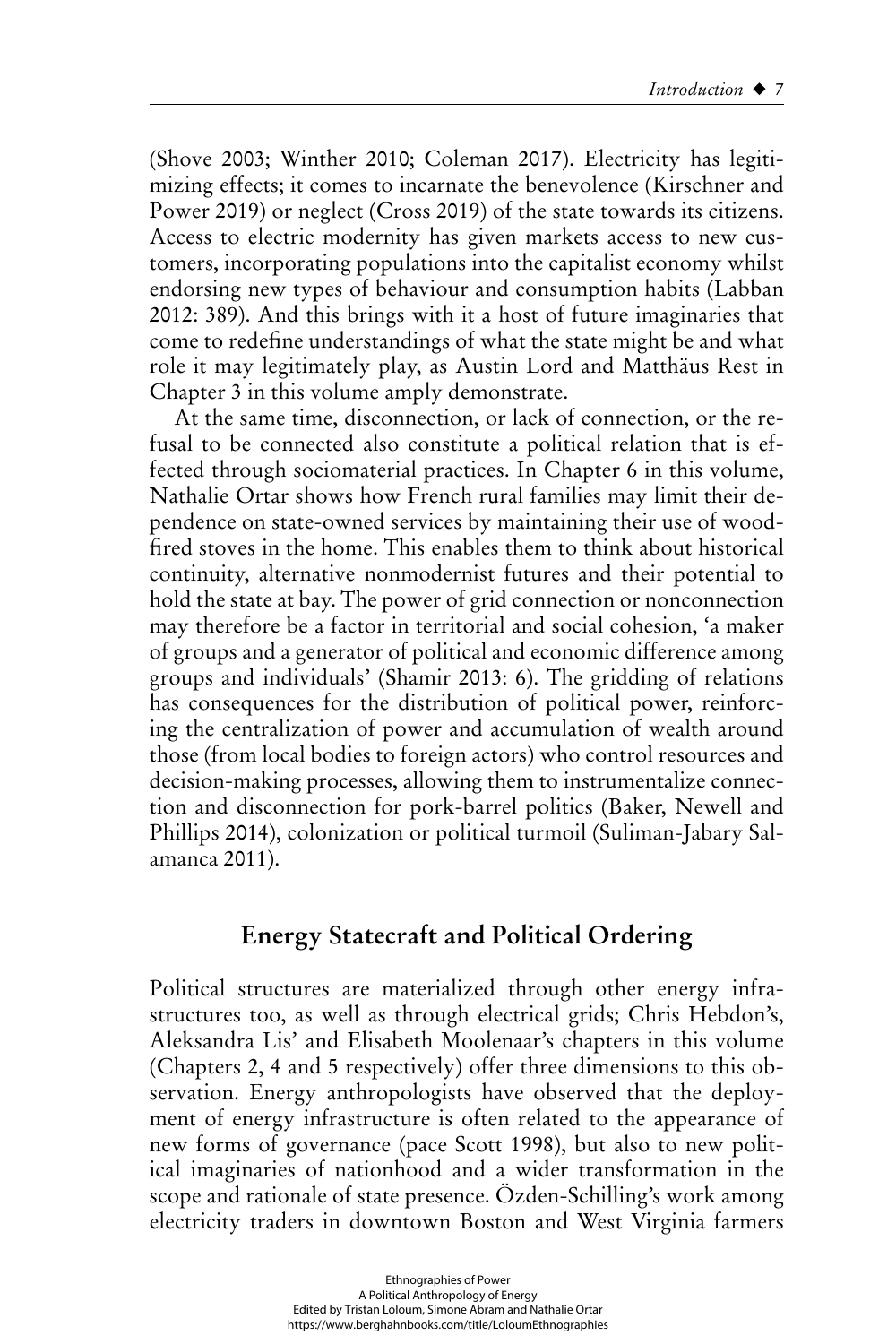turned anti-transmission lines activists undermines the uneven geographies of the electric grid, which is almost always governed remotely, from urban centres out according to city-centred models of economies of scales (Ö zden-Schilling 2019; see also Hughes 1983). In contributing to the making of the rural/urban/suburban divide, the expansion of electricity's transmission infrastructure also gives rise to new senses of belonging and an emergent (energo)political consciousness that crosscut political ('red versus blue') and social class divides (Ö zden-Schilling 2019). Multisited ethnography is a powerful tool for energy anthropologists, as it allows them to understand how transmission lines, hydroelectric infrastructures or pipelines are experienced upstream and downstream. By circulating from policy-making centres to places of implementation, they can better identify the unexpected repercussions of national or international policies and standards when reaching communities within specific territorial and cultural contexts (Johnson 2019: 72).

'Energy statecraft' often refers to the art of conducting state affairs, both domestic and international, as a means to guarantee access to energy resources or, conversely, the art of using energy infrastructure and resources as a means to consolidate state authority (Dalgaard 2017). The costs of constructing electric infrastructures are usually high, often debt-financed, and delays between initiation of the project and actual production of electricity are long, allowing very few organizations other than state companies to embark on such investments. In foreign policy, energy statecraft consists of using energy resources as a means to get one or more international actors to do what they would otherwise not do by manipulating or exploiting their fundamental need for energy security, whether coercively (through embargos, sanctions, etc.) or cooperatively (through economic exchange, cultural diplomacy, etc.). Poland's participation in EU greenhouse gas (GHG) reduction mechanisms, for example, was key to the internal politics of the changing Polish party politics, but also framed its international manoeuvres in relation to corporations too (Lis, Chapter 4 in this volume).

Questions of energy sovereignty can be seen most vividly in the explicit use of threats to withhold fuel or power, such as Russia used against the Baltic states (Grigas 2013). But they can also be recognized in flows of energy that do not respect national borders or international geopolitical strategies, such as the capture of hydrological flows in the Mekong valley (Jensen 2019) or the 'volumetric politics' of Nepalese political ambitions around hydropower (Lord and Rest, Chapter 3 in this volume). Energy sovereignty here moves beyond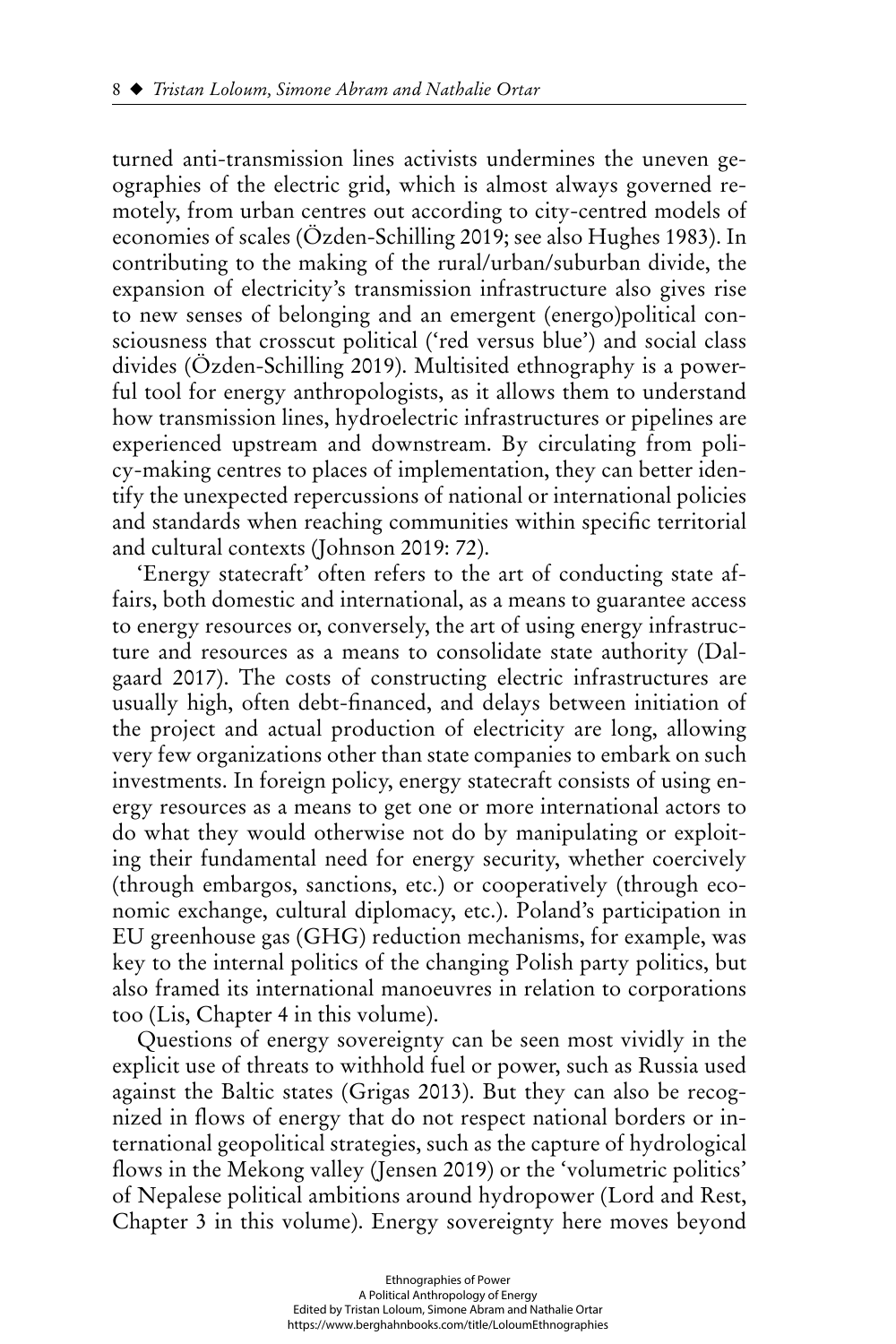questions of state borders and resources to include new 'geo-metrics' (Elden 2013) of power, often directly inspired by measurements of energy.

### **Moving Citizens and the Future**

Ethnographic approaches to energy allow anthropologists to understand how infrastructures affect emotions and subjectivity at both the collective and the individual level, as shown by Moolenaar in Chapter 5 in this volume. Resource extraction and techno-infrastructure have direct consequences for people's identity and wellbeing because they interfere with the integrity of their environment and landscape, their social relationships, and their health and self-perception (Knox 2017). In the case of conventional natural gas drilling earthquakes in the Netherlands, Moolenaar notes that 'the symptoms people are suffering from in Groningen can be understood as social trauma and a cultural specific symptomology to express distrust, unsafety, uncertainty, and social rupture' (Chapter 5 in this volume). These effects can result from the process of energy production or resource extraction, or from the politicolegal events that precede or succeed them (licensing, consultations, litigation and compensation).

The development of energy infrastructure affects the state–citizen relationship in many ways. Timothy Mitchell (2011) has exposed the links between carbon-based fuels and the changing forms of democracy, insisting on the essential contribution of coal infrastructure (railways, industrial cities, working-class districts, etc.) to the political agency of workers and their struggles for better rights. These struggles were subsequently jeopardized in the switch to oil as a core global fuel: it was much more fluid, more distant, less labour-intensive, often managed by authoritative countries aligned (or alignable) with Western imperialist interests and less susceptible to organized labour tactics of strikes. Other anthropological works on oil-producing states, like Fernando Coronil's 'Magical State' on Venezuela (Coronil 1997) or Elana Shever's 'Resources for Reform' on Argentina (Shever 2012) show the contrasting effects nationalization and neoliberal reforms can have on the relationship between the citizenry and the state. Now, though, evidence of climate change, the development of renewables and governmental alignments towards an energy transition have created new spaces for political resistance, participation and innovation. These emerging 'energy citizenships' include concerns for off-grid systems, the setting up of community renewable energy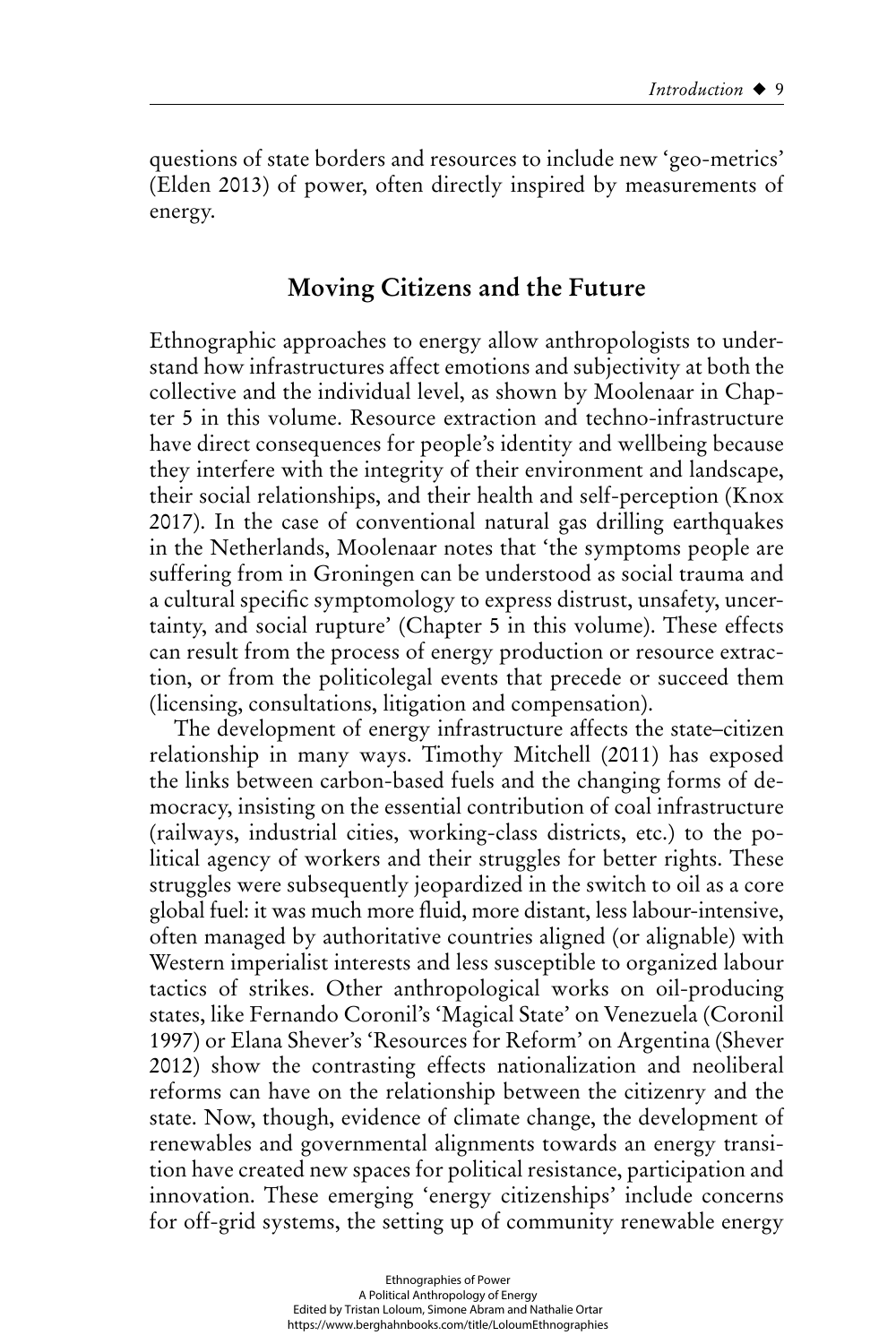projects, collective ownership and alternative funding of power infrastructures, equity and justice in energy access, climate change, policies and protests over (non)renewables and 'smart' technologies. For example, Lord and Rest's concept of 'shareholder citizenship' (Chapter 3 in this volume) is evocative of the changing public-private-people configurations on which current energy projects stand. Decentralized energy systems open up other sets of questions on how existing political structures will be reworked between resourceconsuming centres and resource-producing peripheries.

Several case studies developed in this volume reveal how energy resources and infrastructure – whether existing or projected – can generate 'hopes, desires, and aspirations of citizens' (Weszkalnys 2016: 161) and 'saturate people's conceptions of time and the future' (Ferry 2016: 185). As such, energy forms part of an 'economy of anticipation' (Cross 2015) in which sociotechnical imaginaries are instrumentalized to draw attention away from the present and build 'national narratives of a desirable future' (Lis, Chapter 4 in this volume). As Lord and Rest (Chapter 3 in this volume) put it, 'these performances and re-enactments of future prosperity become rhythmic *refrains*, a discursive tool for coordinating an assemblage of territorial motifs, spatializing state practices and affective orientations to the future'.

### **An Overview of the Chapters**

The aim of this volume is to map out the varieties of politics that are engaged through energy, from citizenship practices to energopolitical statecraft, to the multiple symbolic, material and expert practices that result in unevenness and inequalities in the development of and access to energy. The chapters present a wide range of sites for energy anthropology: from gas extraction, to projects for new green transport solutions, to flows of remittances and water. The chapters cover a broad geographical range, although there is a significant focus on Europe. Returning anthropological attention to the homeland of energy-intensive and imperializing industrial politics reflects a contemporary theoretical trend consisting of deconstructing the taken-for-granted existence of the material infrastructure and reconsidering the grammar of relations between humans and nonhumans within Western societies, where ontologies of nature have long divided Man and Nature into separate categories. Doing a political anthropology of energy 'at home' (Peirano 1998) is also a way to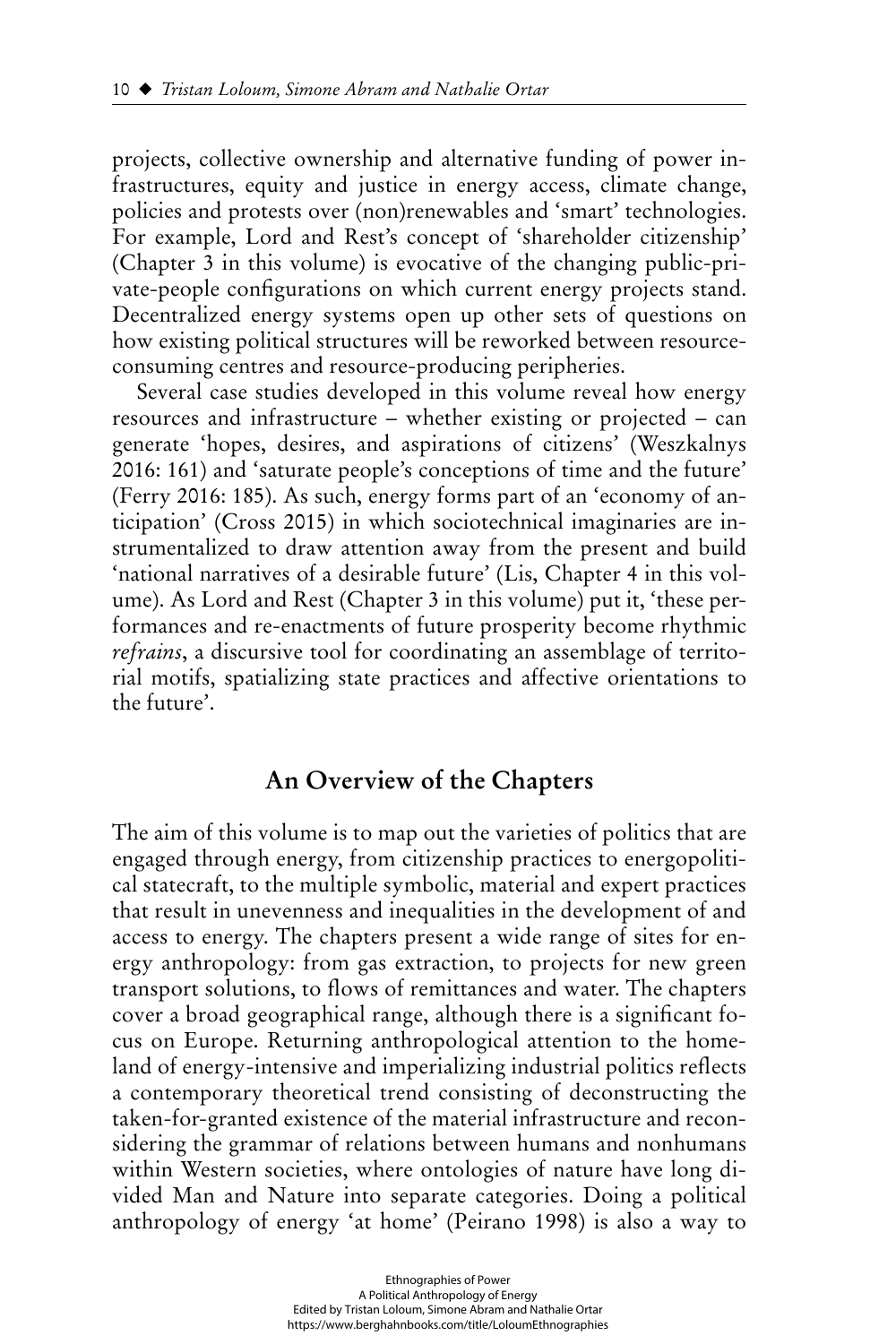return critical ethnographic thinking to a historical centre for energy systems.

Focusing on the nexus around a nuclear power plant in construction in the south Indian peninsula, in Chapter 1, Raminder Kaur revisits Dominic Boyer's concept of 'energopower' in a postcolonial context, where modern governmentality is entwined with direct and authoritarian state action inherited from colonial regimes. Kaur analyses the paramilitary presence and extra policing by the state following the construction of a nuclear power plant and its hostile reception among local communities. Her analysis shows how the politics of electricity generation apply differentially to varied constituencies marked by local, national and transnational power relations, provisions and sites through, along and against the grid. In doing so, her approach reminds us of the brutal materialities that often accompany state energy projects, whether nuclear or not. Displacement and oppression have been integral to large hydropower projects too, from the Aswan Dam onwards (Scudder 2005). Christine Folch's study of the connections between the Itaipú Dam and Stroessner's dictatorship in Paraguay (2013) reveals how the dictatorship's secret police used the Itaipú Dam as an apparatus to violently repress all opposition. Kaur argues that this goes beyond the realm of a neutral 'energopower', insisting on the significance of the 'raw politics of energy' or 'necro – (energo)power'. These, she claims, represent different 'spectrums' of political power deployed at the edges of the Western world: from indirect government *dispositifs* in the Global North (expert knowledge, community management, corporate social responsibility, soft power, etc.) to necropolitics in remote communities in the South.

The theme of colonization reappears in Chapter 2 by Chris Hebdon about the experience of the Oriente, a historically marginalized region of the Ecuadorian Amazon. Hebdon explores the political ecologies of energy statecraft in Latin America, identifying periods of extractivist practices in the *Oriente*, from dashed hopes of gold to agrarian colonialism, corporate oil drilling and hydropower megaprojects. Linking these episodes, he finds the structural persistence of inequality and marginalization, despite changes in government and 'conceptual shifts' in energy governance. After decades of dependency on oil subsidies, Rafael Correa's Energy Transition Plan aimed to increase national hydroelectric capacities and electricity consumption, but resulted in a significant rise in energy costs for users and a new hydrocolonial push towards the *Oriente*. Despite a 'conceptual transition' consisting of phasing out 'fictive energy' (oil subsidies)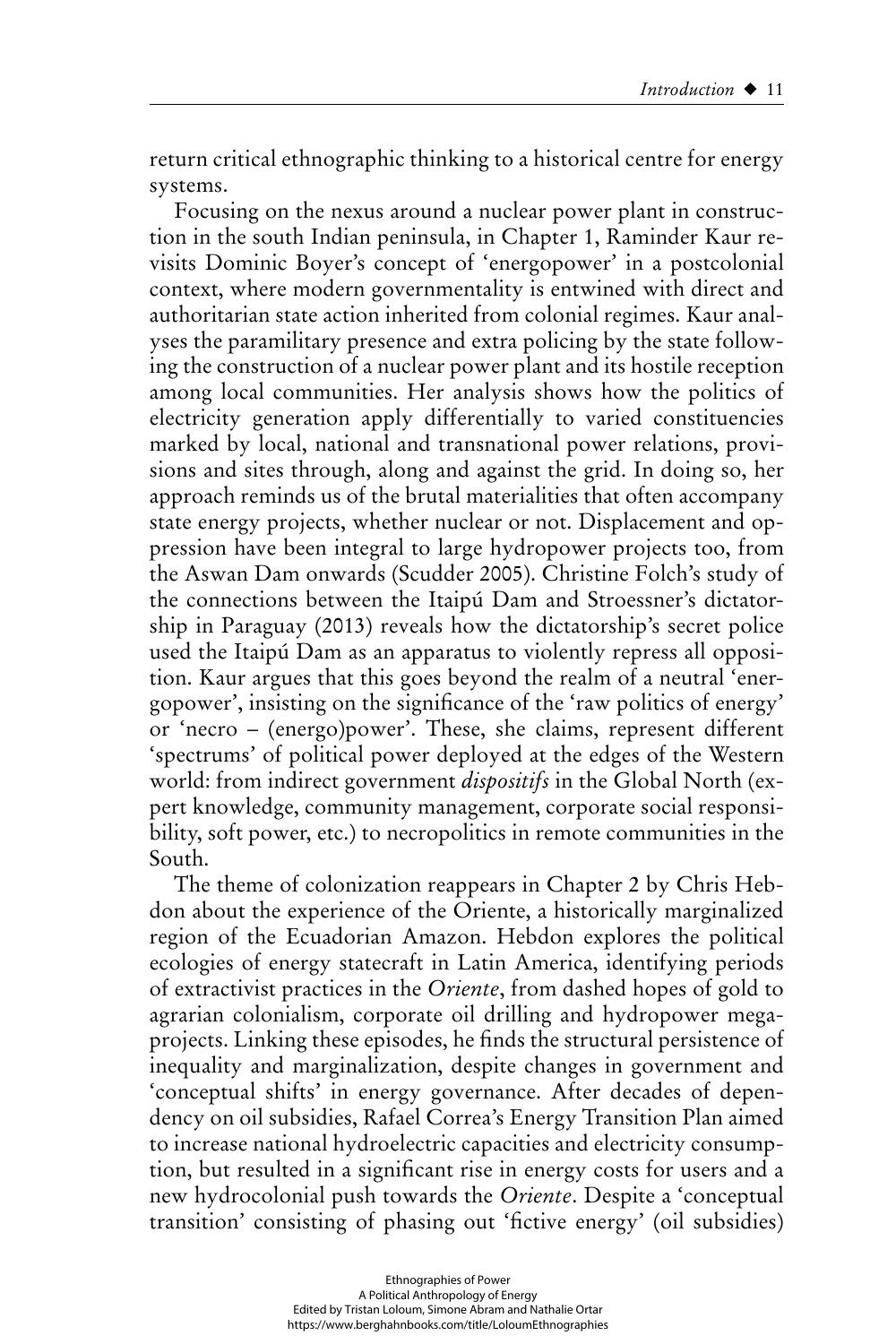and connecting energetic sovereignty to the indigenous notion of 'good living', a lack of broader-than-economic language prevented the transition from subverting the infrastructural logics of 'unequal exchange relations within and beyond Ecuador'.

In Chapter 3, Austin Lord and Matthäus Rest explore the narratives of anticipated hydropower development in Nepal. Unlike work that looks only at the 'impacts' of major infrastructure, Lord and Rest pay particular attention to the nationalist assertions, popular speculation and 'resource affects' (Weszkalnys 2016) produced by what is marketed as 'Nepal's Water, the People's Investment', an ambitious state programme aiming to 'securitize' hydropower through dam construction and citizen shareholding. One of the key aspects of hydropolitics in Nepal is that it moves 'beyond two-dimensional representations of sovereignty to define territorial ambitions in terms of volumes', as if securing Nepal's energetic future meant literally securing the hydraulic volumes within its mountains. These hydronationalist refrains are coupled with cohesive oratorical visions of time. This attention to the dynamic effects of hydraulic promises situates Lord and Rest's work within a growing field of ethnographic interest at the crossroads of energy humanities and future anthropology. They show how the future is constructed by technicians, corporate actors and politicians through a shared 'energy imagination' that aims to secure future autonomy. Narrating this future is crucial to reproducing 'a discursive regime that emphasizes both the liminality of the present and the abundance of the imagined resource future'. The present vanishes before a future that must be secured, despite the risks it appears to entail.

In comparison, in the Global North, Aleksandra Lis in Chapter 4 offers a broad reflection on the politics of carbon dioxide reduction infrastructure in post-EU accession Poland. She outlines three successive discursive moments in Poland's climate and energy politics: (i) the discourses produced about carbon dioxide during the negotiation of the new EU Emissions Trading System (ETS) Directive proposed by the European Commission to amend the existing carbon market in Europe; (ii) those produced around the construction of a carbon capture and storage installation in Bełchatów, the biggest power plant in Poland, built as a response to the EU's climate change policy; and (iii) the plans of the new conservative government of Poland to develop electromobility as a national response to climate change. The intertwined imaginaries of energy infrastructure and electromobility are here linked to discourses of national pride and economic autonomy. Through these discursive realities developed by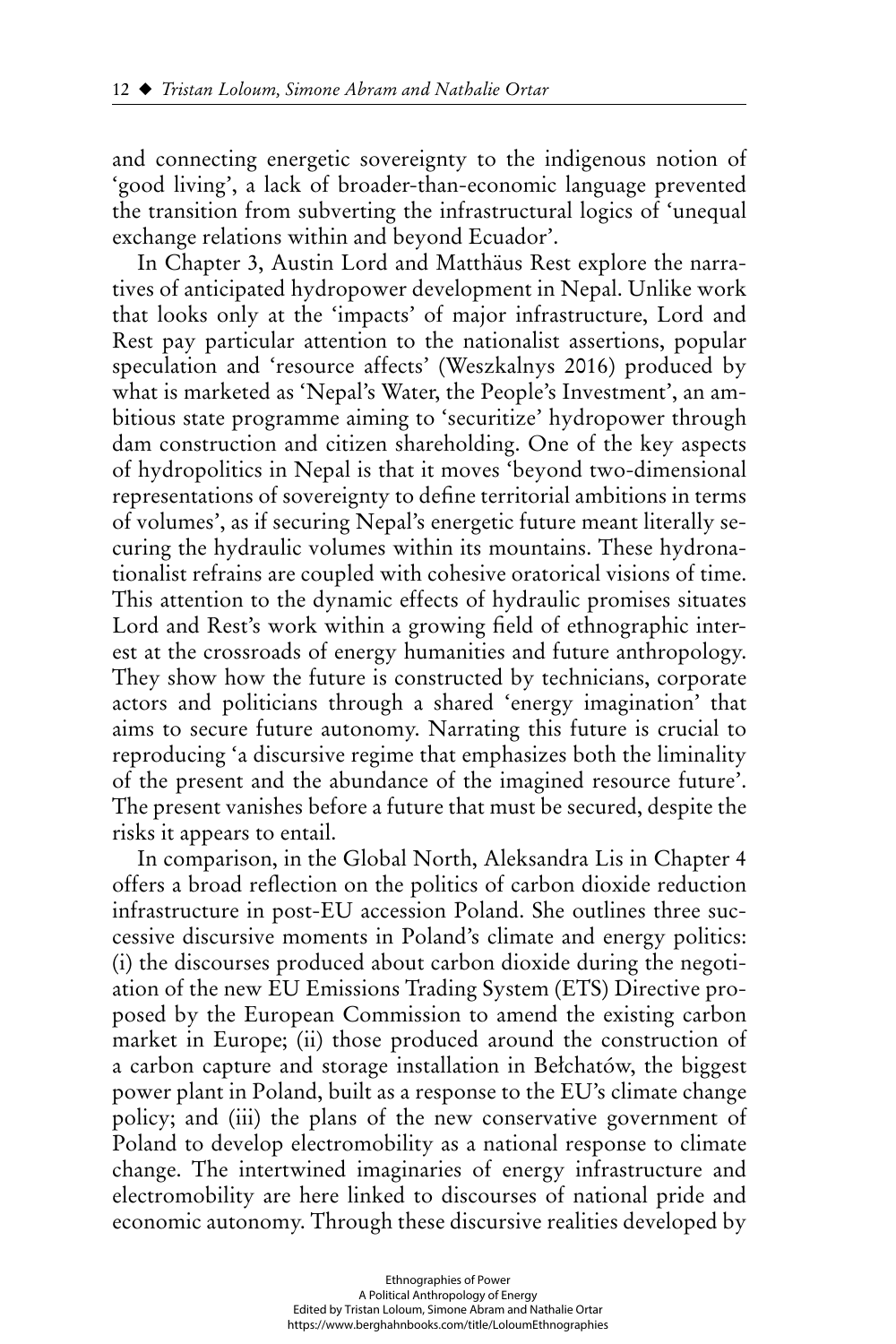the state and the corporate sector, Lis problematizes the normalization of (economic and national) productivity in energy policies. She also reveals how infrastructures are brought into existence or fail to be constructed as a result of material and symbolic experimentation.

In Chapter 5, Elisabeth Moolenaar addresses colonization within European countries, which provides an interesting comparator to the internal colonization reported by Raminder Kaur in her chapter. Moolenaar's chapter introduces the energy controversies of a marginalized region – Groningen in the Netherlands – and the claim that it is treated as a 'resource colony' by political and economic elites. Her study unpacks local narratives regarding gas extraction in the Netherlands and describes the struggles surrounding corporate social responsibility, resource sovereignty and conservation. This case study illustrates how communities of resistance experience and navigate entanglements of governmentality, economic interests and environmental concerns. Moolenaar's ethnographic material indicates that the cracks and fissures appearing in buildings in the Groningen region bear witness to deeply embedded social, economic and political divisions. These materialities of ruin give rise to accusations of political corruption, with the state being seen locally as the primary beneficiary of gas proceeds. The sociohistorical context of Groningers' cultural and political marginalization takes on a new meaning in the wake of seismic events induced by conventional natural gas extraction. The narratives of Groningers not only reveal a sense of loss of security but also a growing distrust of central government, unveiling their attitudes towards region and nation. Moreover, the chapter describes how new political imaginaries and subjectivities among Groningers have spurred political and social debate regarding who should benefit from and who should decide on energy production, and what forms of energy production (and their respective consequences) are acceptable in the region.

Hebdon, Moolenaar and Kaur share an analytical understanding of 'internal colonialism', a pattern of subordination of a differentiated population within a dominant state (Pinderhughes 2011). All three chapters highlight how sections of the territories and the populations living there are perceived to have been sacrificed for the benefit of urban, political and economic centres. For Hebdon, the Oriente continues to be an internal energy colony, despite the change of regime and indigenous mobilizations. In Groningen, one of the poorest regions of the Netherlands, the development of conventional natural gas drilling has led people to feel like 'second-class citizens' and to question whether a national sense of shared wealth, wellbeing, sov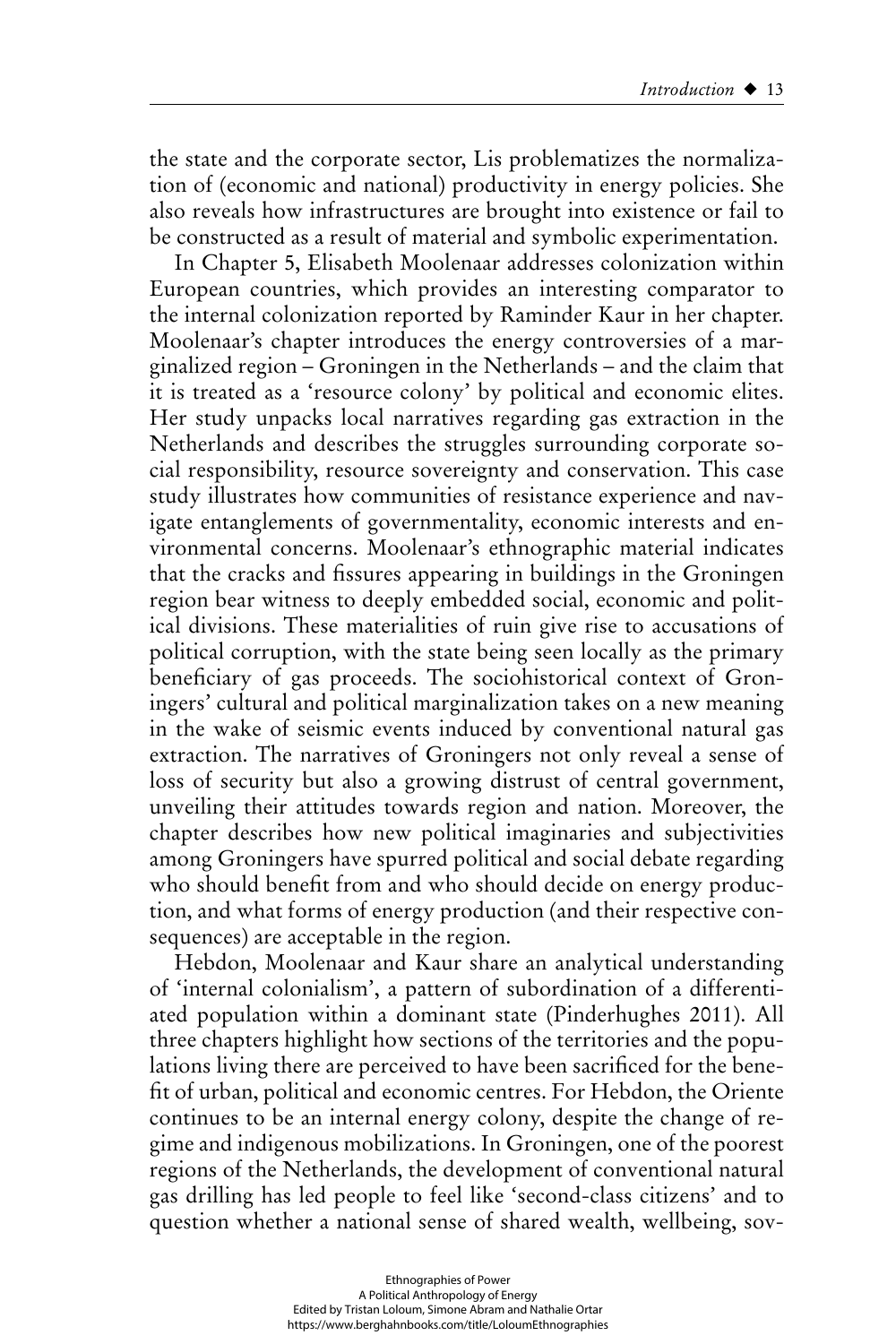ereignty and citizenship still has meaning. And Kaur shows a similar pattern where over time, protesters' claims to legitimate citizenship have been revoked, with police and paramilitary sieges, ambushes and countless arrests occurring. In each case, internal colonialism for energetic purposes follows a common and familiar pattern: the prior classifi cation of given areas as 'underdeveloped', 'depressed' or 'useless' (i.e. versions of the colonial 'tabula rasa') to justify their use as a production or an extraction site and the transformation of the people's relationship with the environment.

Yet each chapter also illustrates resistance to this pattern. Nathalie Ortar's ethnographic account of energy consumption habits in Chapter 6 also demonstrates a modest form of resistance to state co-option of energy practices. She explores the relationship between national energy legacies, national policies towards new energy politics to meet international goals and household politics. What policy-makers call the 'demand-side response' offers a new set of questions and fields for anthropologists. Following energy policies into the home allows anthropologists to understand what energy consumption practices (like laundry, cooking and cleaning) actually mean and how they intertwine with other intimate economies (cf. Shove 2003; Pink 2004; Pink et al. 2015). Ortar's study among French rural and suburban families explores the social and cultural thickness of energy choices. While energy networks often seal social contracts that prove hard to untie (Johnson 2016), a close examination of daily heating practices allows Ortar to understand the alternative energy paths that people take despite the strong path dependency of national energy systems. Ironically, the dominant path is challenged within the state itself by the need to meet European energy goals, a climate challenge that has also encouraged the return of wood as a significant source of domestic energy. The close attention Ortar gives to individual energy choices reveals the complex bricolage of values and experiences that make up energy choices. Her concrete description of heating practices opens up a space to think about energy practices as a residue of multiple and often contradictory legacies inherited from the state, the family, communities and material infrastructures.

Ortar's analysis thereby resonates with Hebdon's exploration of histories and path dependencies in opening up unexpected energy potentials. They both address questions of inertia in energy policies and the capacity of individuals and groups to invent new energy practices. Both chapters show how energy in its various political ecological contexts shapes 'the social field of action so as to render some kinds of behaviour possible, while making others less possible or im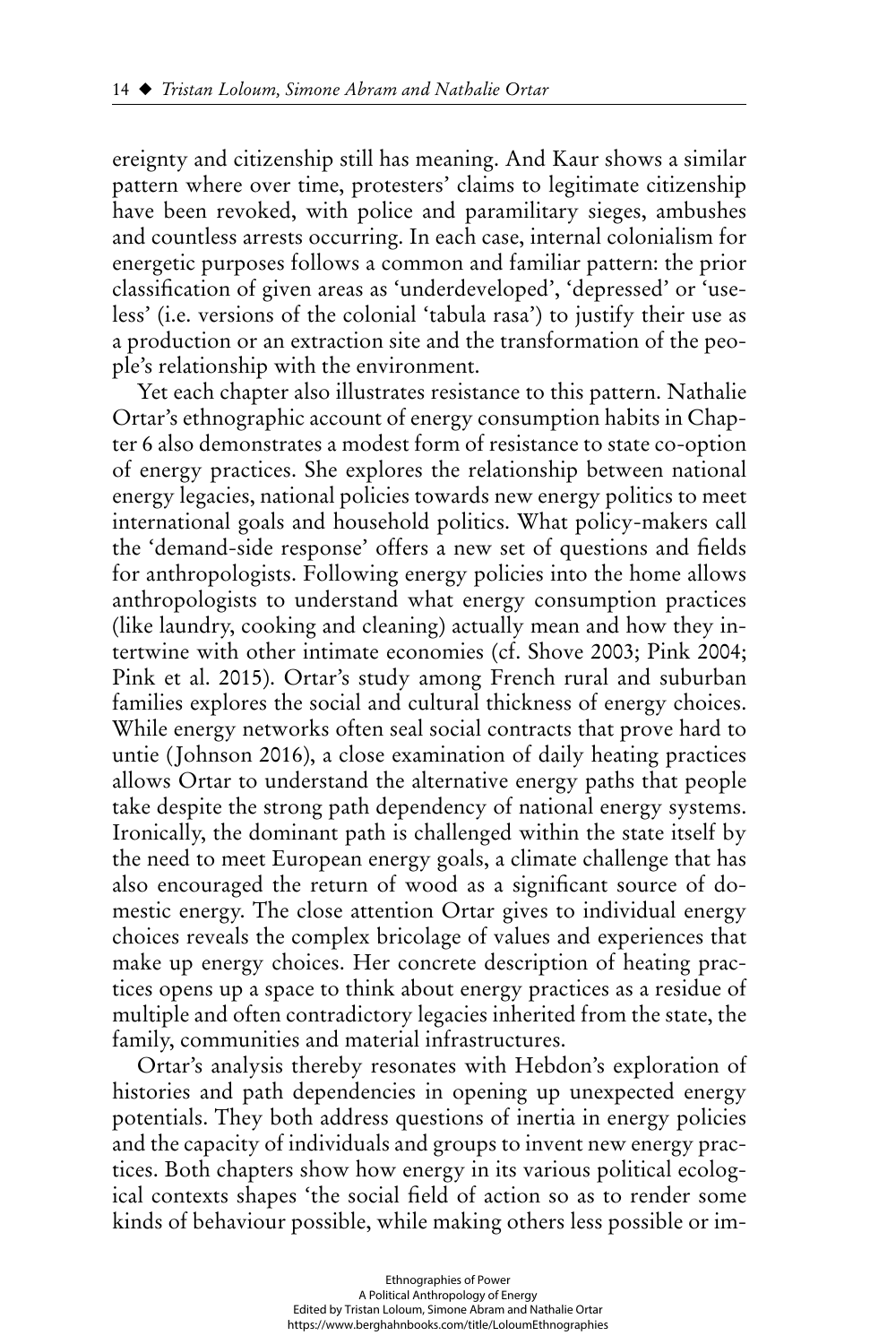possible' (Wolf 1990: 587). They also open up the blackboxed problem of how to overcome the 'inevitability syndrome' (Nader 2004) built through past political choices and hegemonic technological knowledge.

Leo Coleman's Afterword offers a brilliant synthesis of current anthropological debates around energy and power, invoking the many reasons why energy has become more and more relevant to contemporary political anthropologists. In dialogue with the different chapters, he pushes Dominic Boyer's concept of energopolitics further by exploring concepts like work and productivity, death and waste as key aspects of energopower. He points out that many ethnographic accounts of political struggles over energy are not strictly biopolitical and move beyond the register of critique. This concluding chapter also addresses some of the areas otherwise less present in this volume, such as the metaphorical meanings of the word 'energy' in Western culture or the difficulty in thinking about climate change as a political object when the focus of energy debates is almost always framed within national terms. As Coleman rightly observes, almost all ethnographies of power are understood in relation to political struggles and citizen responses at the national level, which seems illustrative of the current movement of national closure in which energy securitization is key.

## **Conclusion**

As the chapters in this volume demonstrate, energy is proving to be a truly fertile field of enquiry and theoretical debate that renews our understanding of the state, international relations and political power in all its forms. Energy is pervasive in political subjectivities and questions of national sovereignty. While neoliberal deregulations, oilmediated deterritorialization and global climate crisis seem to transcend nation-states, the chapters contained in this volume remind us of the persistence of energy legacies at the national scale (national grids, nationalized industries, regulations, nationalist narratives, etc.) and the continued relevance of the state as a scale of analysis for energy conflicts.

What is specifically political about the ethnographic accounts of energy gathered here? These chapters all work against the grain in the way that they give voice to those often silenced within energy debates and they highlight the interfering currents that cut across the repressive dynamics emerging along the grids. They share an application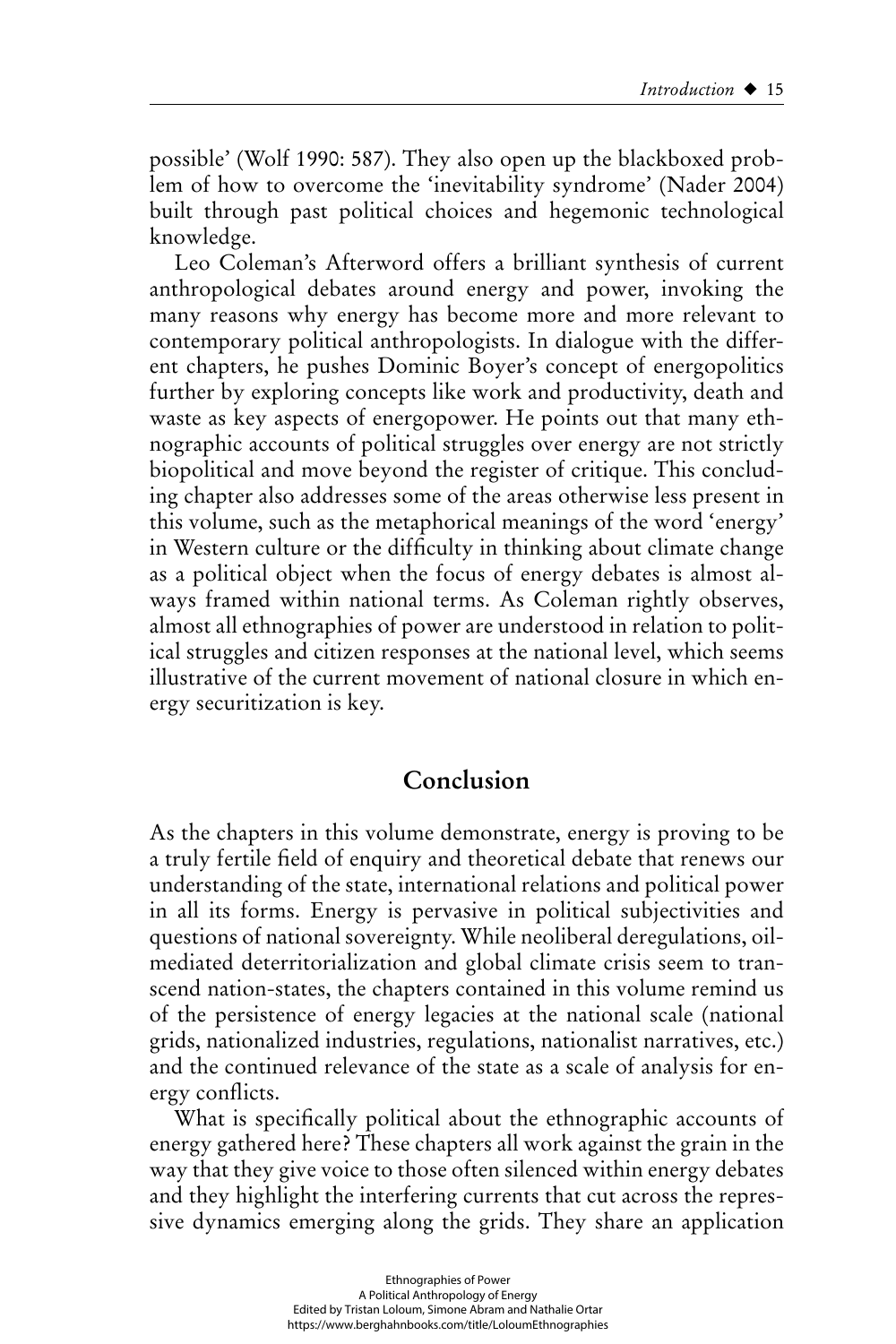of critical anthropological analyses that 'seek to show not only the fallibility of expertise and the faith it places in technology, but also the inventiveness and possibilities of lay knowledge' (Johnson 2019: 74). They re-situate energetic power within broader social and cultural contexts, and in broader historical and geographical scales. In doing so, the authors open up energy landscapes that are more inclusive of diverse groups of people, allowing for solidarity and community in a way that is often denied by existing infrastructures, and offering the potential to be compatible with current environmental challenges.

Energy's importance for political theory equally lies in its ability to frame competing perceptions of the future. State and technical languages can dispossess populations, offering elusive promises or inhibiting the articulation of fears. One of the most important roles of anthropologists in this setting is to deconstruct hegemonic narratives while reclaiming energy futures as a matter for public debate. Epistemological vigilance over the concepts used to think critically about energy is part of the anthropological method of critique: description is always a located political account. But it is not enough to describe what is to be critiqued; we should also criticize the mental mechanisms and conceptual routines that allow the reproduction of hierarchical orders, colonial forces and social inequalities (Strathern 1992). Lastly, knowledge-making in anthropology is both empirical and creative. Producing alternative accounts and counterhegemonic narratives of energy field sites (Haraway 2016; Watts 2019) can be regarded as a form of public engagement towards other futures and as a way for anthropologists to make a difference in the world. This volume represents a step in this direction and we hope that it will encourage others to engage in this crucial field.

### **Acknowledgements**

The authors would like to acknowledge the support of the Swiss National Science Foundation (SNSF) for the open access publication (10BP12\_198018) and the French National Research Agency (ANR).

**Tristan Loloum** is Associate Professor at the School of Social Work, University of Applied Sciences and Arts of Western Switzerland, HES-SO Valais-Wallis. His research on energy and society explores the role of culture and politics on the public understanding of power infrastructure and climate change.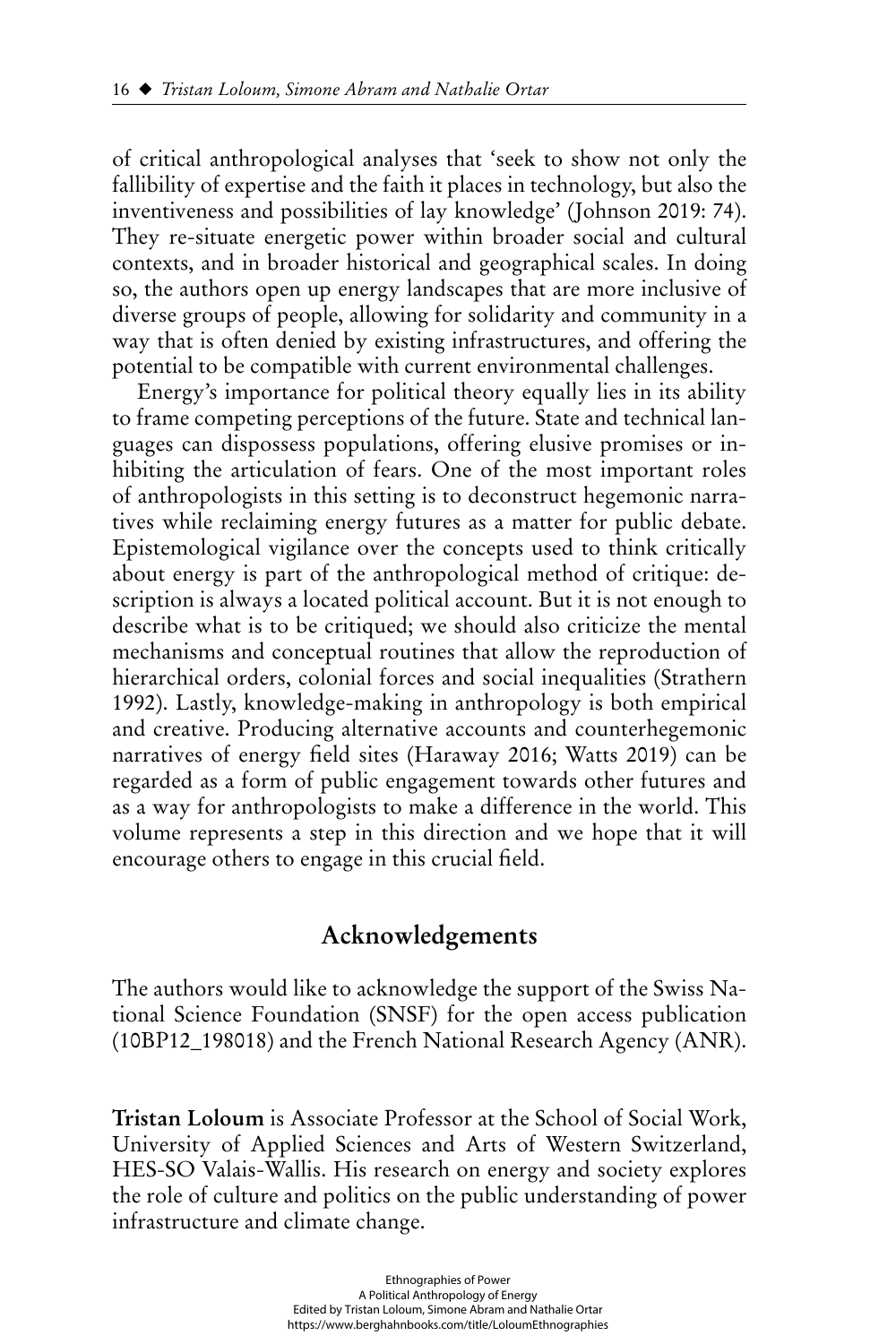**Simone Abram** is Professor of Anthropology at Durham University (UK). She is also a director of the Durham Energy Institute. With Nathalie Ortar, she founded the EASA Energy Anthropology Network in 2016. She was recently co-editor of *Electrifying Anthropology: Exploring Electrical Practices and Infrastructures* (2019).

**Nathalie Ortar** is Senior Researcher in anthropology at the ENTPE in Lyon (France). Her research interests focus on the meaning of dwelling as well as on the consequences of energy transition in daily life and its moral and symbolic implications.

#### **References**

- Abram, S., and G. Weszkalnys. 2013. *Elusive Promises: Planning in the Contemporary World*. New York: Berghahn Books.
- Abram, S., B.R. Winthereik and T. Yarrow (eds). 2019. *Electrifying Anthropology: Exploring Electrical Practices and Infrastructures*. London: Bloomsbury.
- Abrams, P. 1988. 'Notes on the Difficulty of Studying the State', *Journal of Historical Sociology* 1(1): 58–89.
- Adams, R.N. 1975. *Energy and Structure: A Theory of Social Power*. Austin: University of Texas Press.

––––––. 1978. 'Man, Energy, and Anthropology: I Can Feel the Heat, But Where's the Light?', *American Anthropologist* 80: 297–309.

- Agamben, G. 1995. *Homo Sacer: Sovereign Power and Bare Life*. Stanford: Stanford University Press.
- Appel, H.C., A. Mason and M. Watts (eds). 2015. *Subterranean Estates: Life Worlds of Oil and Gas*. Ithaca, NY: Cornell University Press.
- Argenti, N., and D.M. Knight. 2015. 'Sun, Wind, and the Rebirth of Extractive Economies: Renewable Energy Investment and Metanarratives of Crisis in Greece', *Journal of the Royal Anthropological Institute* (NS)21: 781–802.
- Baker, L., P. Newell and J. Phillips. 2014. 'The Political Economy of Energy Transitions: The Case of South Africa', *New Political Economy* 19: 791–818.
- Bakke, G. 2016. *The Grid: The Fraying Wires between Americans and Our Energy Future*. New York: Bloomsbury.
- Barak, O. 2015. 'Outsourcing: Energy and Empire in the Age of Coal, 1820– 1911', *International Journal of Middle Eastern Studies* 47: 425–45.
- Barry, A. 2013. *Material Politics. Disputes along the Pipeline*. Hoboken, NJ: Wiley Blackwell.
- Boyer, D. 2014. 'Energopower: An Introduction', *Anthropological Quarterly* 87: 309–34.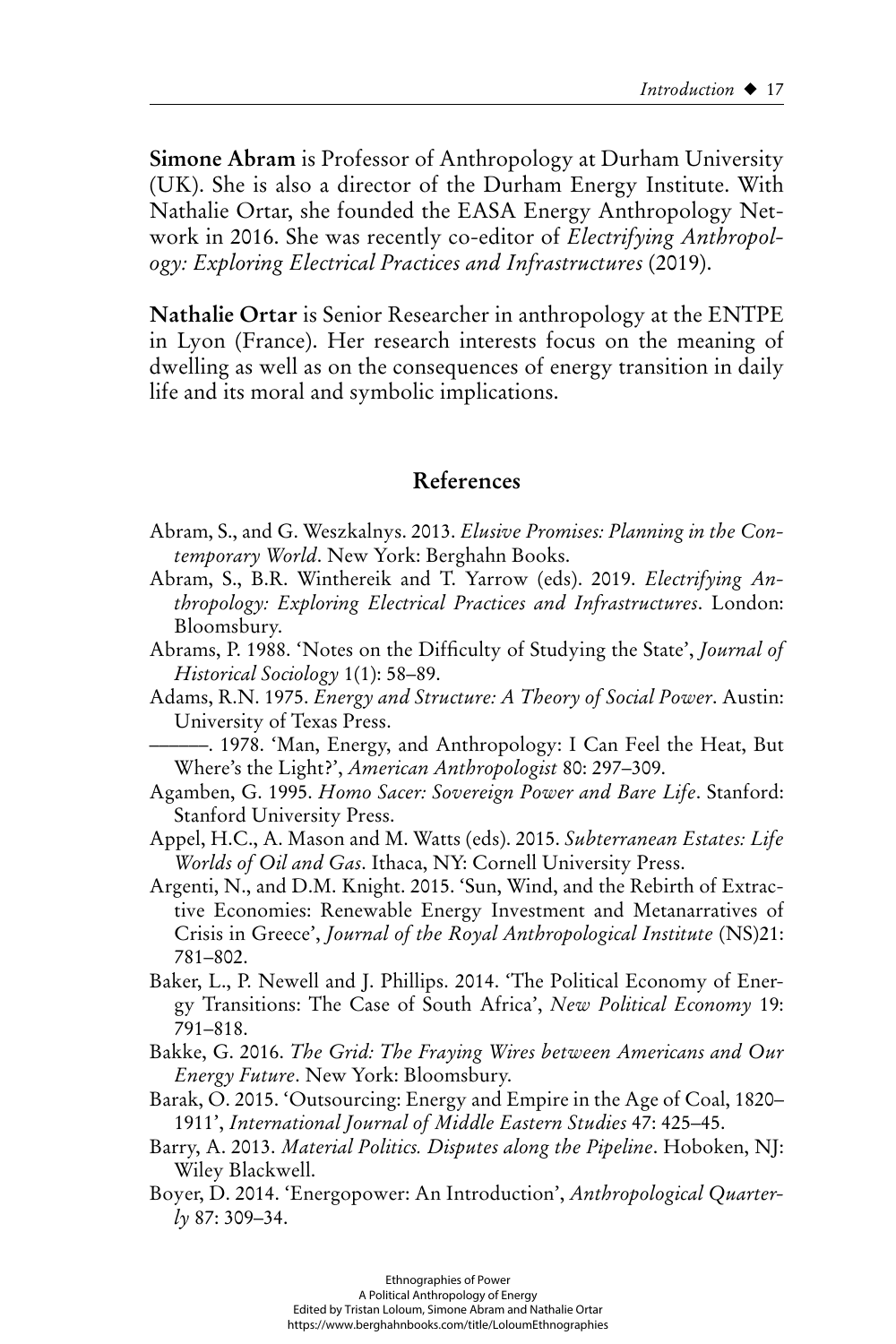––––––. 2015. 'Anthropology Electric', *Cultural Anthropology* 30(4): 531–39.

- Boyer, D., and C. Howe. 2019. *Wind and Power in the Anthropocene*. Durham, NC: Duke University Press.
- Chapman, C. 2013. 'Multinatural Resources: Ontologies of Energy and the Politics of Inevitability in Alaska', in S. Strauss, S. Rupp and T. Love (eds), *Cultures of Energy: Power, Practices, Technologies*. Walnut Creek: Left Coast Press, pp. 96–109.
- Coleman, L. 2017. *Moral Technology: Electrification as Political Ritual in New Delhi*. Ithaca, NY: Cornell University Press.
- Coronil, F. 1997. *The Magical State: Nature, Money, and Modernity in Venezuela*. Chicago: University of Chicago Press.
- Cross, J. 2013. 'The 100th Object: Solar Lighting Technology and Humanitarian Goods', *Journal of Material Culture* 18(4): 367–87.
	- ––––––. 2015. 'The Economy of Anticipation: Hope, Infrastructure, and Economic Zones in South India', *Comparative Studies of South Asia, Africa and the Middle East* 35(3): 424–37.
- ––––––. 2019. 'No Current: Electricity and Disconnection in Rural India', in S. Abram, B.R. Winthereik and T. Yarrow (eds), *Electrifying Anthropology: Exploring Electrical Practices and Infrastructures*. London: Bloomsbury, pp. 65–82.
- Dalgaard, K.G. 2017. *The Energy Statecraft of Brazil: The Rise and Fall of Brazil's Ethanol Diplomacy*. Brasília: Fundação Alexandre de Gusmão.
- Elden, S. 2013. 'Secure the Volume: Vertical Geopolitics and the Depth of Power', *Political Geography* 34: 35–51.
- Evans, M. 2015. *Artwash: Big Oil and the Arts*. London: Pluto Press.
- Ferguson, J. 1990. *The Anti-politics Machine: 'Development', Depoliticization and Bureaucratic Power in Lesotho*. Minneapolis: University of Minnesota Press.
- ––––––. 2005. 'Seeing Like an Oil Company: Space, Security, and Global Capital in Neoliberal Africa', *American Anthropologist* 107(3): 377–82.
- Ferry, E. 2016. 'Claiming Futures', *Journal of the Royal Anthropological Institute* 22(S1): 181–88.
- Folch, C. 2013. 'Surveillance and State Violence in Stroessner's Paraguay: Itaipú Hydroelectric Dam, Archive of Terror', *American Anthropologist* 115: 44–57.
- Foucault, M. 1980. *Power/Knowledge: Selected Interviews and Other Writings, 1972–1977*, C Gordon (ed.). New York: Pantheon Books.
- Franquesa, J. 2018. *Power Struggles: Dignity, Value, and the Renewable Energy Frontier in Spain*. Bloomington: Indiana University Press.
- Grigas, A. 2013. *The Politics of Energy and Memory between the Baltic States and Russia*. Aldershot: Ashgate.
- Gudeman, S. 2012. 'Vital Energy: The Current of Relations', *Social Analysis*  56: 57–73.
- Günel, G. 2018. 'New Perspectives on Energy: A Review Essay', *PoLAR: Political and Legal Anthropology Review*, 14 May.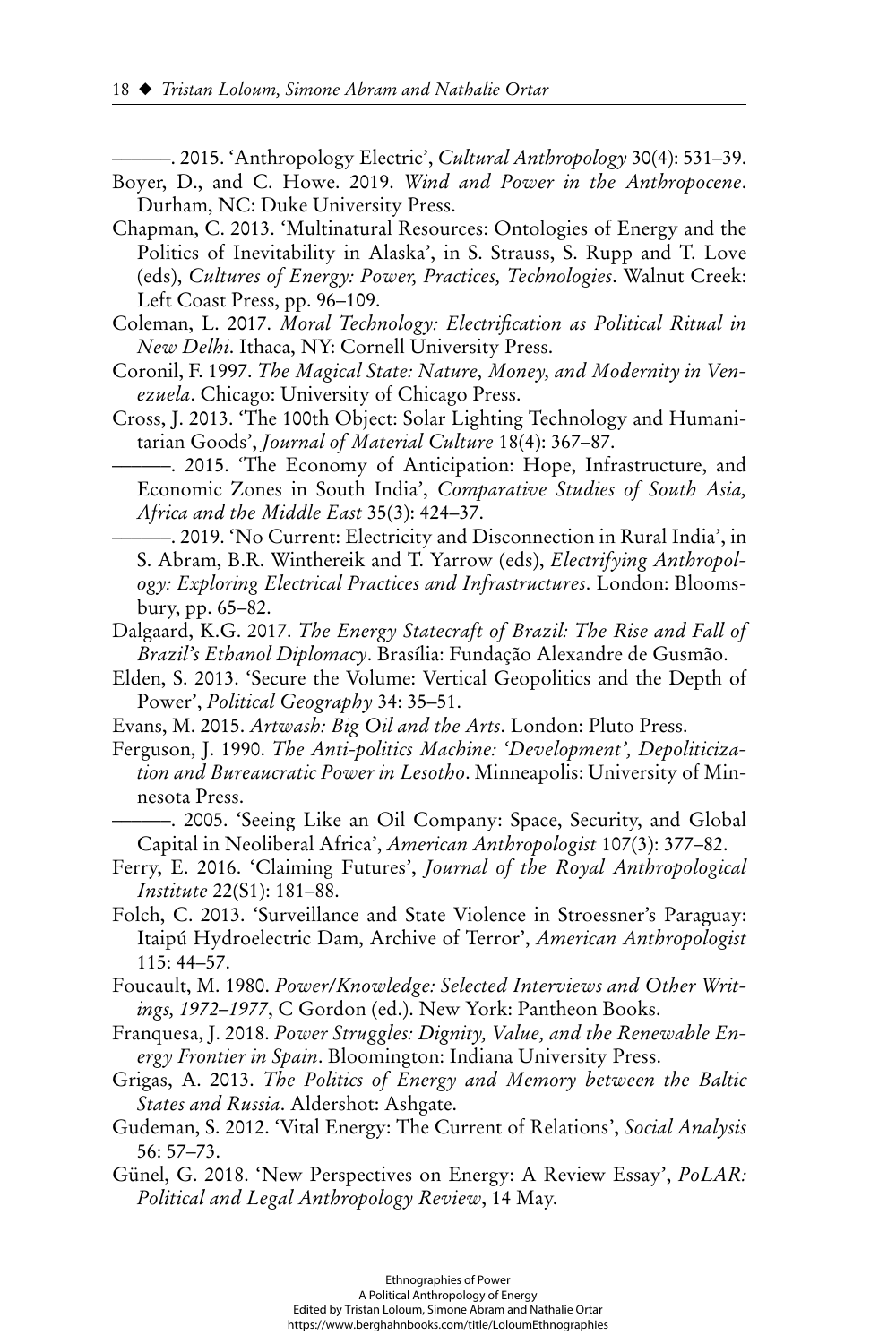- Gupta, N. 2015. 'An Anthropology of Electricity from the Global South', *Cultural Anthropology* 30(4): 555–68.
- Gusterson, H. 2008. 'Studying up Revisited', *PoLAR: Political and Legal Anthropology Review* 20(1): 114–19.
- Haraway, D.J. 2016. *Tentacular Thinking: Anthropocene, Capitalocene,*  Chthulucene, in Staying with the Trouble: Making Kin in the Chthulu*cene*. Durham, NC: Duke University Press.
- Henning, A. 2008. 'Temporal Landscapes of Public Good: Negotiating Solar Collectors among Ancient Remains', *Social and Cultural Geography* 9(1): 27–40.
- High, M.M., and J.M. Smith. 2019. 'Introduction: The Ethical Constitution of Energy Dilemmas', *Journal of the Royal Anthropological Institute* 25: 9–28.
- Howe, C. 2014. 'Anthropocenic Ecoauthority: The Winds of Oaxaca', *Anthropological Quarterly* 87(2): 381–404.
- Howe, C., and D. Boyer. 2015. 'Aeolian Politics', *Distinktion: Scandinavian Journal of Social Theory* 16(1): 31–48.
- Huber, M. 2013. *Lifeblood: Oil, Freedom, and the Forces of Capital*. Minneapolis: University of Minnesota Press.
- Hughes, T. 1983. *Networks of Power: Electrification in Western Society*, *1880–1930*. Baltimore: Johns Hopkins University Press.
- Suliman-Jabary Salamanca, O. 2011. 'Unplug and Play: Manufacturing Collapse in Gaza', *Human Geography* 4(1): 22–37.
- Jacobson, A. 2007. 'Connective Power: Solar Electrification and Social Change in Kenya', *World Development* 35: 144–62.
- Jensen, C.B. 2019. 'Can the Mekong Speak? On Hydropower, Models and "Thing-Power"', in S. Abram, B.R. Winthereik and T. Yarrow (eds), *Electrifying Anthropology*. London: Bloomsbury, pp. 121–37.
- Jorgensen, J.G. 1990. *Oil Age Eskimos*. Berkeley: University of California Press.
- Johnson, C. 2016. 'District Heating as Heterotopia: Tracing the Social Contract through Domestic Energy Infrastructure in Pimlico, London', *Economic Anthropology* 3(1): 94–105.
	- ––––––. 2019. 'Anthropology and Energy Policy', in M. Ozawa, J. Chaplin, M. Pollitt, D. Reiner and P. Warde (eds), *In Search of Good Energy Policy*. Cambridge: Cambridge University Press, pp. 69–75.
- Kalicki, J.H., and D.L. Goldwyn. 2005. 'Introduction: The Need to Integrate Energy and Foreign Policy', in J.H. Kalicki, and D.L. Goldwyn (eds), *Energy and Security: Towards a New Foreign Policy Strategy*. Baltimore: Johns Hopkins University Press/Woodrow Wilson Center Press, p. 9.
- Kesselring, R. 2017. 'The Electricity Crisis in Zambia: Blackouts and Social Stratifi cation in New Mining Towns', *Energy Research & Social Science* 30: 94–102.
- Kester, J. 2016. 'Conducting a Smarter Grid: Reflecting on the Power and Security behind Smart Grids with Foucault', in A. Beaulieu, J.H. de Wilde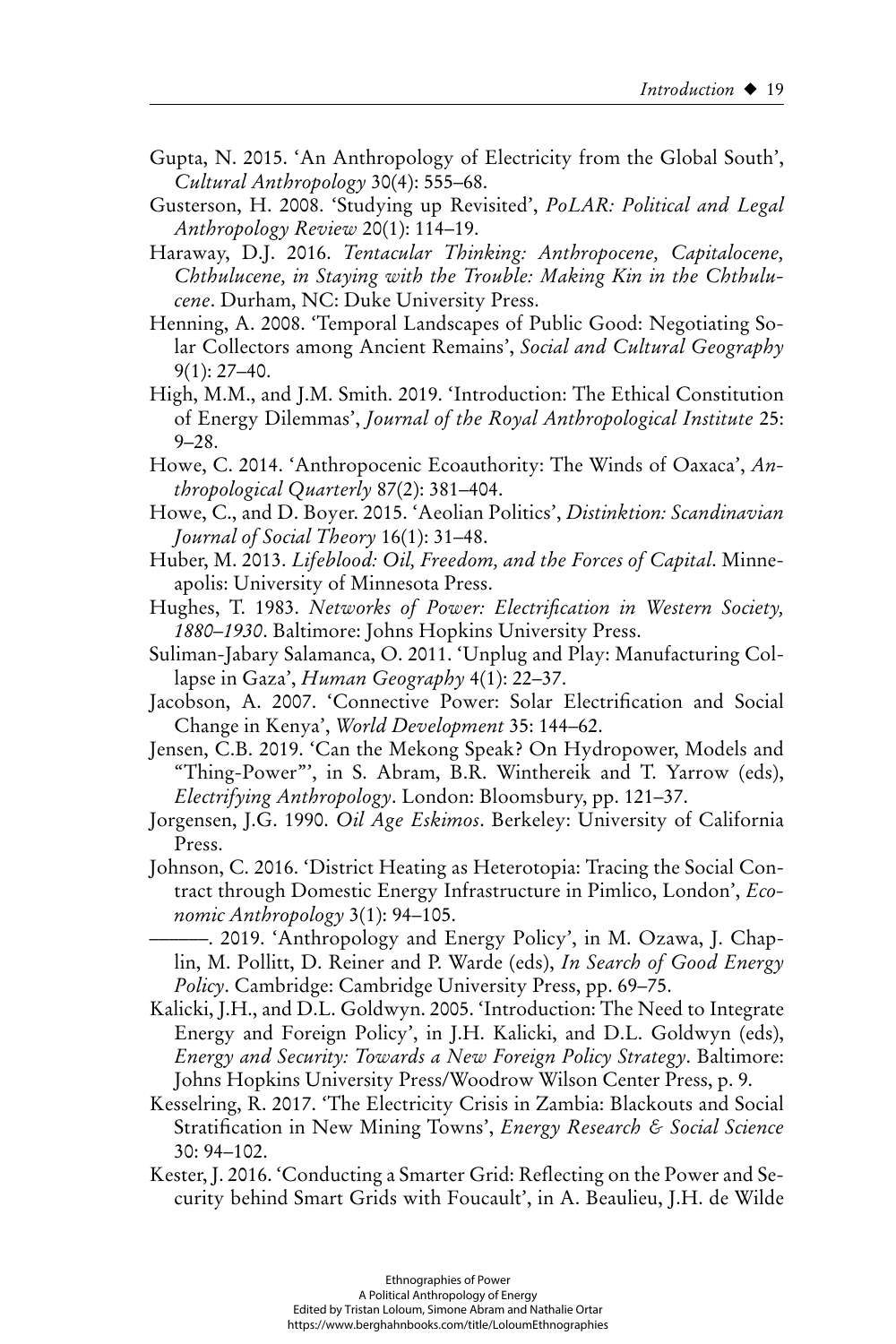and J.M.A. Scherpen (eds), *Smart Grids from a Global Perspective: Bridging Old and New Energy Systems*. New York: Springer, pp. 197–217.

- Kirschner, J., and M. Power. 2019. 'Electrification and the Everyday Spaces of State Power in Postcolonial Mozambique', in S. Abram, B.R. Winthereik and T. Yarrow (eds), *Electrifying Anthropology: Exploring Electrical Practices and Infrastructures*. London: Bloomsburry, pp. 139–59.
- Knox, H. 2017. 'Affective Infrastructures and the Political Imagination', *Public Culture* 29(2): 363–84.
- Knudsen, S. 2018. 'Is Corporate Social Responsibility Oiling the Neoliberal Carbon Economy?', *Ethnos* 83(3): 505–20.
- Krauss, W. 2010. 'The "Dingpolitik" of Wind Energy in Northern German Landscapes: An Ethnographic Case Study', *Landscape Research* 35: 195–208.
- Kruse, J., J. Kleinfeld and R. Travis. 1982. 'Energy Development on Alaska's North Slope: Effects on the Inupiat Population', *Human Organization* 41(2): 95–106.
- Kuzemko, C. 2016. 'Energy Depoliticization in the United Kingdom: Destroying Political Capacity', *British Journal of Politics and International Relations* 18(1): 107–24.
- Labban, M. 2012. 'Preempting Possibility: Critical Assessment of the IEA's World Energy Outlook 2010', *Development and Change* 43(1): 375–93.
- Larkin, B. 2013. 'The Politics and Poetics of Infrastructure', *Annual Review of Anthropology*, 42(October): 327–43.
- Leigh Star, S. 1999. 'The Ethnography of Infrastructure', *American Behavioral Scientist* 43(3): 377–91.
- LeMenager, S. 2016. *Living Oil: Petroleum Culture in the American Century*. New York: Oxford University Press.
- Loloum, T. 2019. 'Touring the Nuclear Sublime: Power Plant Tours as Tools of Government', in S. Abram, B.R. Winthereik and T. Yarrow (eds), *Electrifying Anthropology: Exploring Electrical Practices and Infrastructures*. London: Bloomsbury, pp. 181–99.
- Love, T., and A. Garwood. 2011. 'Wind, Sun and Water: Complexities of Alternative Energy Development in Rural Northern Peru', *Rural Society* 20: 294–307.
- Love, T., and C. Isenhour. 2016. 'Energy and Economy: Recognizing High-Energy Modernity as a Historical Period', *Economic Anthropology*  $3: 6-16.$
- Luque-Ayala, A., and J. Silver. 2016. *Energy, Power and Protest on the Urban Grid: Geographies of the Electric City*. London: Routledge.
- Mason, A. 2005. 'The Condition of Market Formation on Alaska's Natural Gas Frontier', *Focaal* 46: 54–66.
- McNeish, J.-A., and O. Logan (eds). 2012. *Flammable Societies: Studies on the Socio-economics of Oil and Gas*. London: Pluto.
- Mbembe, A. 2001. *On the Postcolony*. Berkeley: University of California Press.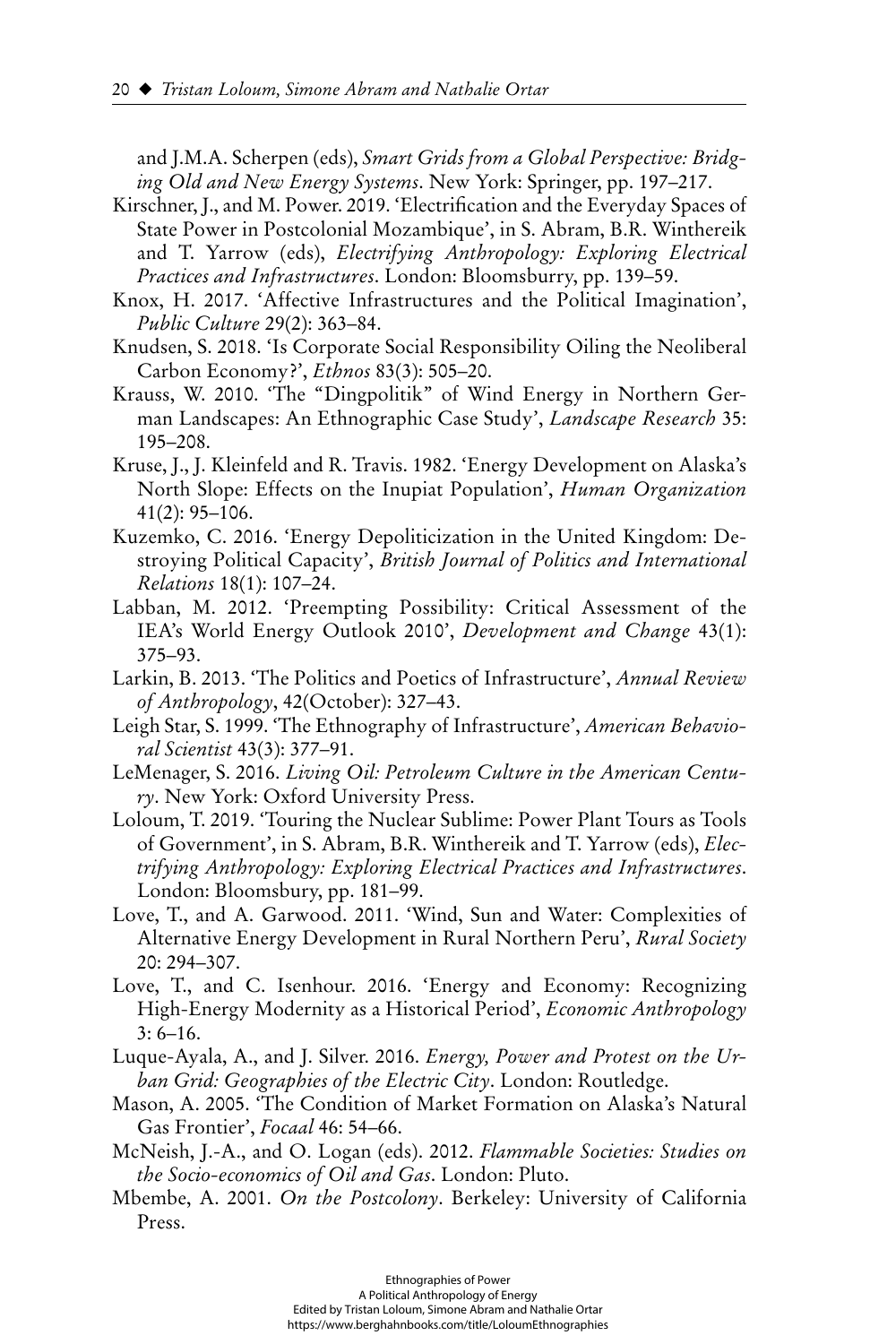- Meehan, K. 2014. 'Tool-Power: Water Infrastructure as Well Springs of State Power', *Geoforum* 57: 215–24.
- Menga, F., and E. Swyngedouw. 2018. *Water, Technology and the Nation-State*. New York: Routledge.

Mitchell, T. 2011. *Carbon Democracy: Political Power in the Age of Oil*. New York: Verso.

Nader, L. 1972. 'Up the Anthropologist: Perspectives Gained from Studying up', in D. Hymes (ed), *Reinventing Anthropology*. New York: Pantheon Books, pp. 284–344.

––––––. 1980. *Energy Choices in a Democratic Society*. Washington DC: National Academy of Sciences.

––––––. 1981. 'Barriers to Thinking New about Energy', *Physics Today* 34(9): 99–104.

––––––. 2004. 'The Harder Path-Shifting Gears', *Anthropological Quarterly* 77(4): 771–91.

Nader, L. (ed). 2010. *The Energy Reader*. Oxford: Wiley-Blackwell.

- Nye, D.E. 1999. *Consuming Power: A Social History of American Energies*. Cambridge, MA: MIT Press.
- Özden-Schilling, C. 2016. 'The Infrastructure of Markets: From Electric Power to Electronic Data: Infrastructure of Markets', *Economic Anthropology* 3: 68–80.
	- ––––––. 2019. 'Grid Country', *Journal for the Anthropology of North America* 22: 118–20.

Peirano, M.G.S. 1998. 'When Anthropology Is at Home: The Different Contexts of a Single Discipline', *Annual Review of Anthropology* 27: 105–28.

- Pinderhughes, C. 2011. 'Towards a New Theory of Internal Colonialism', *Socialism and Democracy* 25(1): 235–56.
- Pink, S. 2004. *Home Truths: Gender, Domestic Objects and Everyday Life*. Oxford: Berg.

––––––. 2011. 'Ethnography of the Invisible', *Etnologia Europaea: Journal of European Ethnology* 41(1): 117–28.

Pink, S., J. Postill, Y. Strengers, A. Strempel and N. Astari. 2015. *Laundry Lives* (documentary). Retrieved 6 March 2020 from <https://www.laun> drylives.com.

Povinelli, E.A. 2016. *Geontologies: A Requiem for Late Liberalism*. Durham, NC: Duke University Press.

- Rappaport, R. 1975. 'The Flow of Energy in Agricultural Society', in S. Katz (ed.), *Biological Anthropology: Readings from Scientific American*. San Francisco: W.H. Freeman, pp. 371–87.
- Reed, K. 2009. *Crude Existence: Environment and the Politics of Oil in Northern Angola*. Berkeley: University of California Press.
- Richards, A., and A. Kuper 1972. *Councils in Action*. Cambridge: Cambridge University Press.
- Robbins, L. 1980. *The Socioeconomic Impacts of the Proposed Skagit Nuclear Power Plant on the Skagit System Cooperative Tribes*. Bellingham: Lord and Associates.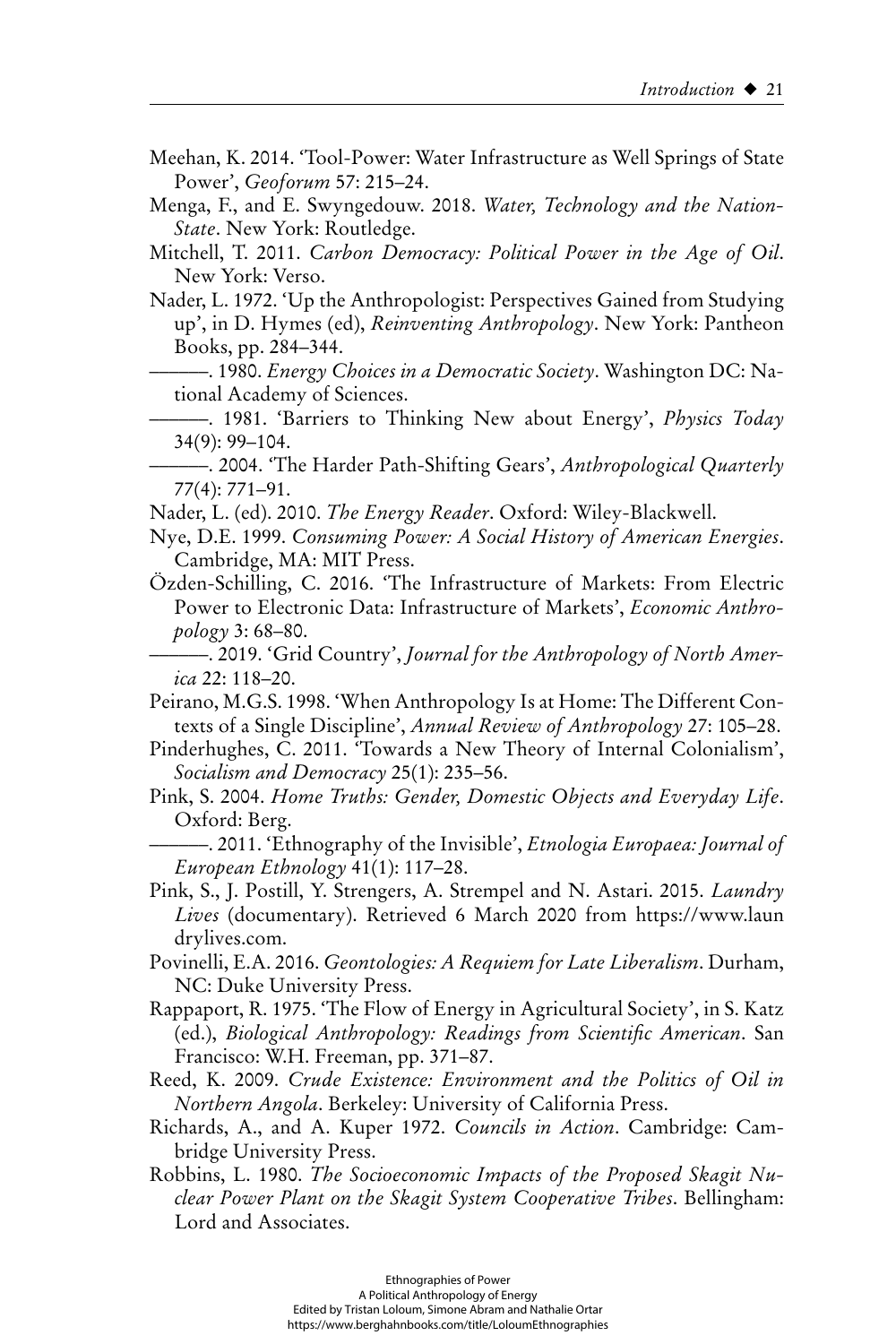––––––. 1984. 'Energy Developments and the Navajo Nation: An Update',

- in J. Jorgensen (ed.), *Native Americans and Energy Development.* Boston, MA: Anthropology Resource Center.
- Rogers, D. 2014. 'Energopolitical Russia: Corporation, State, and the Rise of Social and Cultural Projects', *Anthropological Quarterly* 87(2): 431–52.
	- ––––––. 2015. *The Depths of Russia: Oil, Power, and Culture after Socialism*. Ithaca, NY: Cornell University Press.
- Rose, N. 2007. *The Politics of Life Itself: Biomedicine, Power, and Subjectivity in the Twenty-First Century*. Princeton: Princeton University Press.
- Rupp, S. 2016. 'Dynamics of Disruption in New-York City Blackouts', *Economic Anthropology* 3: 106–18.
- Sawyer, S. 2004. *Crude Chronicles: Indigenous Politics, Multinational Oil, and Neoliberalism in Ecuador*. Durham, NC: Duke University Press.
- Scott, J. 1998. *Seeing Like a State: How Certain Schemes to Improve the Human Condition Have Failed*. New Haven: Yale University Press.
- ––––––. 2008. *Domination and the Arts of Resistance: Hidden Transcripts*. New Haven: Yale University Press.
- Scudder, T. 2005. *The Future of Large Dams: Dealing with Social, Environmental and Political Costs*. London: Earthscan.
- Shamir, R. 2013. *Current Flow: The Electrification of Palestine*. Stanford: Stanford University Press.
- Shever, E. 2012. *Resources for Reform: Oil and Neoliberalism in Argentina*. Stanford: Stanford University Press.
- Shove, E. 2003. *Comfort, Cleanliness and Convenience: The Social Organization of Normality*. Oxford: Berg.
- Smith, J., and M.M. High. 2017. 'Exploring the Anthropology of Energy: Ethnography, Energy and Ethics', *Energy Research & Social Science* 30: 1–6.
- Strathern, M. 1992. *Reproducing the Future: Essays on Anthropology, Kinship and the New Reproductive Technologies*. Manchester: Manchester University Press.
- Strauss, S., S. Rupp and T. Love (eds). 2013. *Cultures of Energy: Power, Practices, Technologies*. London: Routledge.
- Stryker, R., and R. González (eds). 2014. *Up, Down, and Sideways: Anthropologists Trace the Pathways of Power*. Oxford: Berghahn Books.
- ––––––. 2019. *On Petrocultures: Globalization, Culture, and Energy*. Morgantown: West Virginia University Press.
- Szeman, I., and D. Boyer (eds). 2017. *Energy Humanities: An Anthology*. Baltimore: Johns Hopkins University Press.
- Watts, L. 2019. *Energy at the End of the World: An Orkney Islands Saga*. Cambridge, MA: MIT Press.
- Wenzel, J. 2006. 'Petro-Magic-Realism: Towards a Political Ecology of Nigerian Literature', *Postcolonial Studies* 9(4): 449–64.
- Weszkalnys, G. 2015. 'Geology, Potentiality, Speculation: On the Indeterminacy of First Oil', *Cultural Anthropology* 30(4): 611–39.